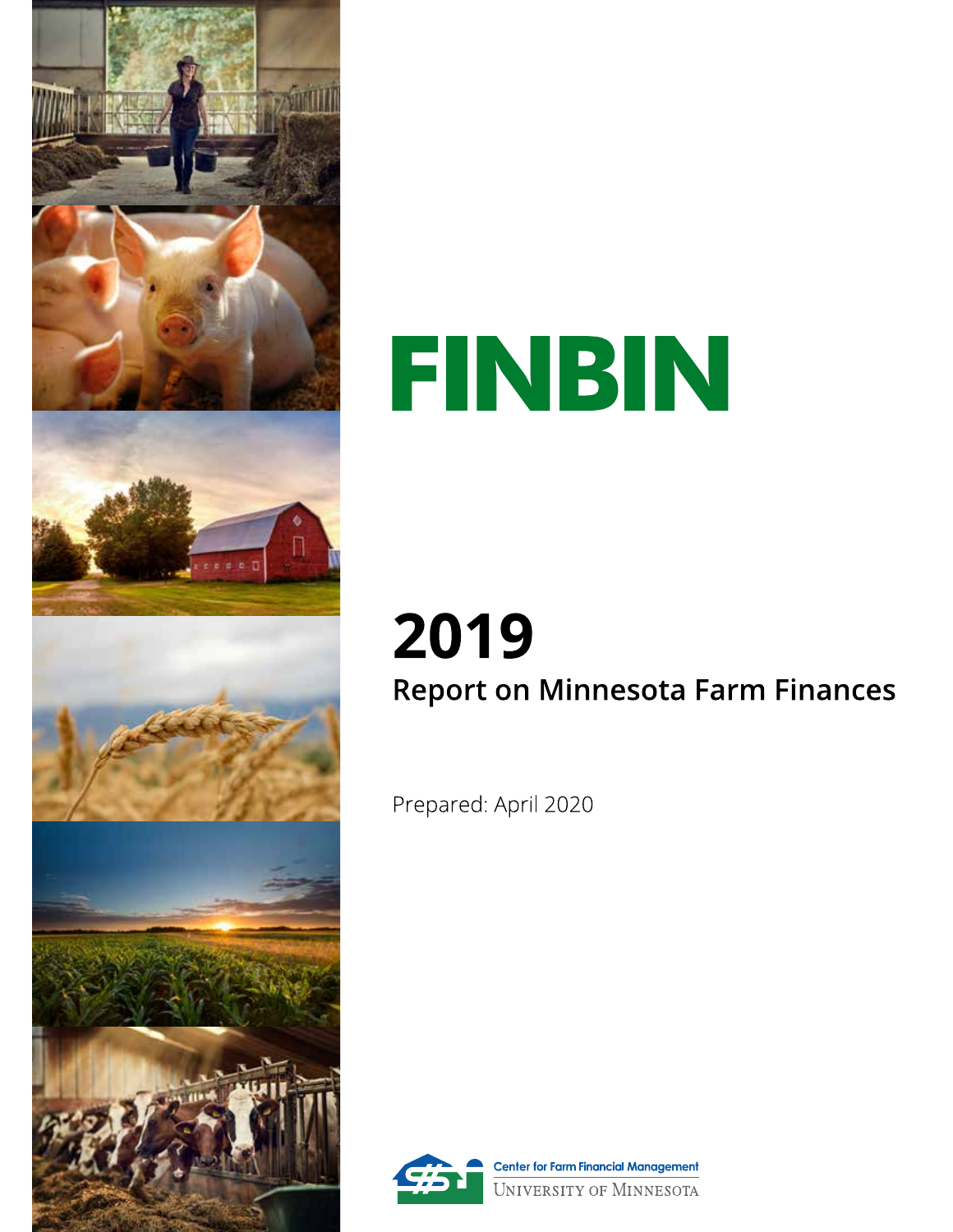# **2019 FINBIN Report on Minnesota Farm Finances**

Pauline A. Van Nurden, Rachel A. Purdy and Dale W. Nordquist Center for Farm Financial Management

The 2,304 Minnesota farms included in the FINBIN database represent a broad cross-section of Minnesota production agriculture. While there is no "typical" Minnesota farm, these farms include a large enough sample to provide a good barometer of commercial farming in Minnesota. FINBIN data is provided by farms that participate in Minnesota State Farm Business Management Education programs and the Southwest Minnesota Farm Business Management Association. These farms represent just over 3 percent of the farms in the state and 10 percent of commercial farms with sales of over \$250,000.<sup>1</sup>

# **Highlights**

- Minnesota farms continued to struggle with low profitability in 2019. Median net farm income was up slightly from the previous year at \$36,211 but was still historically low. Each of the past five years has fallen in the bottom third of historical records tracked in FINBIN over the last 24 years.
- Crop farm earnings saw a slight increase for the year, but earnings were still historically low. The median crop farm earned \$36,600 in 2019, improved from \$32,570 in 2018. Low prices persisted for all major crops. This was coupled with weather challenges statewide, below trendline yields, and trade issues during the year. The federal Market Facilitation Program (MFP) provided much needed relief for Minnesota commodity producers. MFP was the USDA program providing payments to producers of certain commodities impacted by tariffs.
- Dairy farm profits improved the most of any commodity type in 2019. The median dairy farm earned \$64,144 compared to \$15,434 in 2018. The average price received for milk was \$18.64 per hundred pounds, up from \$16.43 in 2018.
- Pork producer earnings improved markedly as well in 2019. The median pork producer earned \$96,245. This is an increase from the \$27,799 median net farm income received in 2018 by producers.
- The median beef producer experienced lower profitability in 2019, as compared to 2018. Beef producers earned a median net farm income of \$3,997 in 2019, compared to \$6,843 in 2018. This low earnings level led to a negative rate of return on equity for these producers.
- The average farm earned a rate of return on assets of 3.3%, up from 1.8% in 2018 (based on adjusted cost or book valuation of assets). Working capital improved for the average farm in 2019, increasing \$17,157. Term debt coverage also improved year over year. The average farm had a term debt coverage ratio of 1.42:1 in 2019, improved from 1:10:1 in 2018. This means the average farm earned enough to cover scheduled debt payments.
- Government payments were up 68% in 2019. The average farm received \$50,830 of government program support in 2019. This increase is again attributed to the USDA's Market Facilitation Program (MFP). Even with the increased government payment level, these payments represented only 6% of gross revenue.
- The average farm's net worth increased by about \$86,000. Seventy-eight percent of net worth growth resulted from farm and non-farm earnings, with the other 22% resulting from increases in estimated market value of farm assets. The average farm's debt to asset ratio increased slightly to 43%.
- Regionally, earnings were mixed. Earnings were highest in Southwest Minnesota. Farms in the North Central/East Central region experienced the lowest levels of profitability.
- The average family spent \$60,434 on living expenses in 2019, an increase of \$1,273 from 2018.

<sup>&</sup>lt;sup>1</sup> Minnesota Ag News – Farms and Land in Farms, United States Department of Agriculture, National Agricultural Statistics Service, Washington, D.C., February 20, 2020.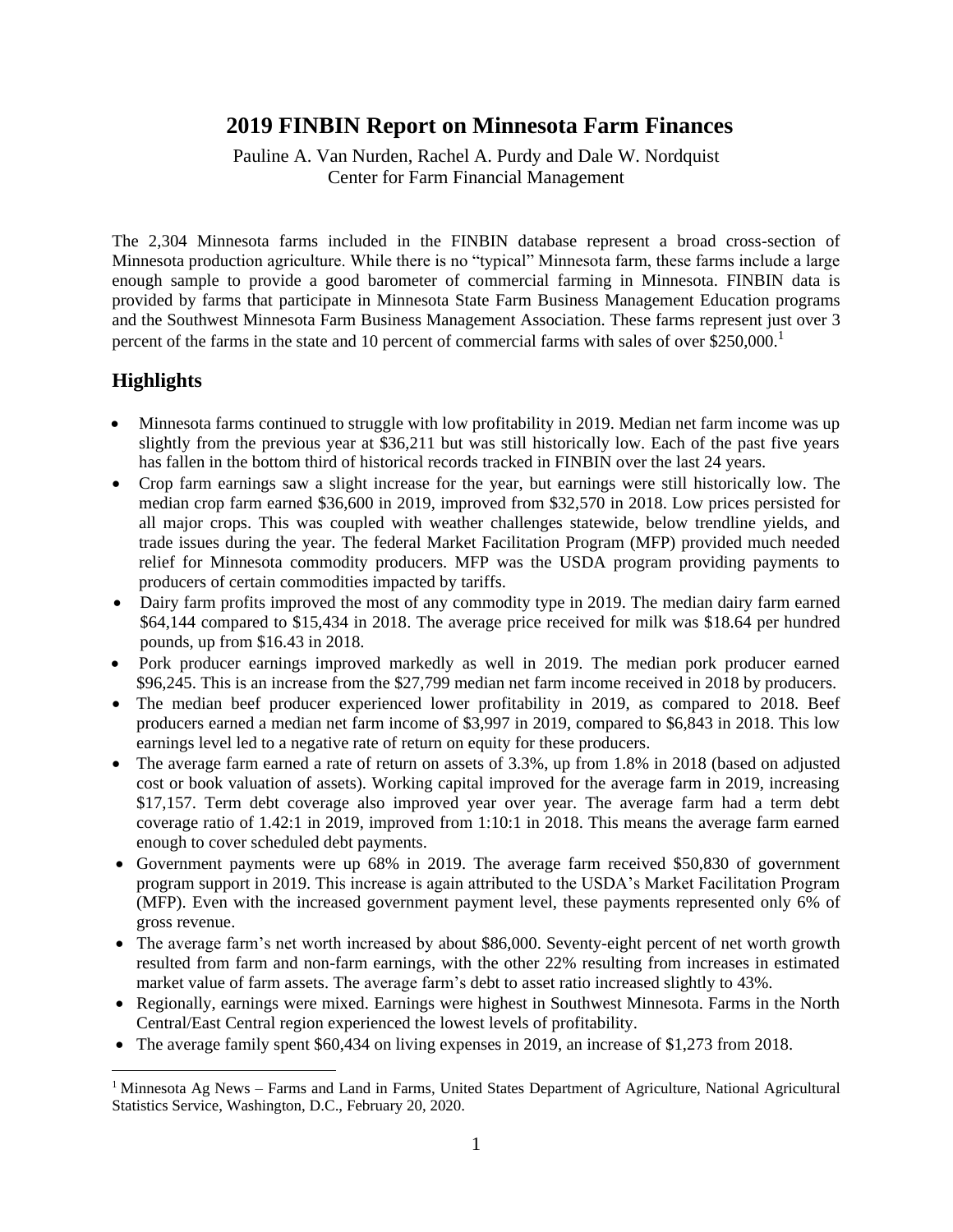| <b>Highlights (MN Average)</b>    | 2017     | 2018     | 2019     |
|-----------------------------------|----------|----------|----------|
| Gross revenue $(\$)$              | 760,583  | 754,582  | 769,557  |
| Total expense (\$)                | 715,997  | 717,453  | 718,393  |
| Average net farm income (\$)      | 62,005   | 51,497   | 78,701   |
| Median net farm income (\$)       | 28,396   | 26,940   | 36,211   |
| Rate of return on assets (%)      | 2.2      | 1.9      | 3.3      |
| Rate of return on equity (%)      | 0.8      | $-0.1$   | 2.3      |
| Corn yield (bu.)                  | 203      | 180      | 177      |
| Soybean yield (bu.)               | 48       | 50       | 46       |
| Spring wheat yield (bu.)          | 73       | 63       | 61       |
| Corn price received (bu.)         | \$3.24   | \$3.33   | \$3.62   |
| Soybean price received (bu.)      | \$9.25   | \$9.04   | \$8.48   |
| Spring wheat price received (bu.) | \$5.47   | \$5.69   | \$5.13   |
| Milk cows per dairy farm          | 204      | 221      | 228      |
| Production per cow (lbs)          | 24,604   | 23,758   | 24,156   |
| Milk price received (cwt)         | \$17.91  | \$16.62  | \$18.81  |
| Market hog price / cwt. sold      | \$54.56  | \$49.75  | \$50.22  |
| Wean pig price paid / head        | \$41.15  | \$42.60  | \$42.49  |
| Finished beef price / cwt. sold   | \$119.52 | \$116.09 | \$117.42 |
| Feeder calf price paid / cwt.     | \$150.48 | \$152.87 | \$149.14 |

Below are financial trends for these farms over the past three years.

Table 1: FINBIN Farm Financial Database Highlights, 2017 - 2019

# **Profitability**

Minnesota farms experienced a seventh consecutive year of low profits in 2019. The median net farm income for all farms was \$36,211, up from \$26,940 in 2018 (Figure 1). There have not been four consecutive years with earnings as low as 2016-2019 (using inflation-adjusted dollars) in the 24 years included in the FINBIN database. For a fourth straight year, over 30% of the farms analyzed lost money.

Average net farm income for all participating farms was \$78,700, up 53% from the previous year. The fact average income was higher than the median (middle) indicates the most profitable farms were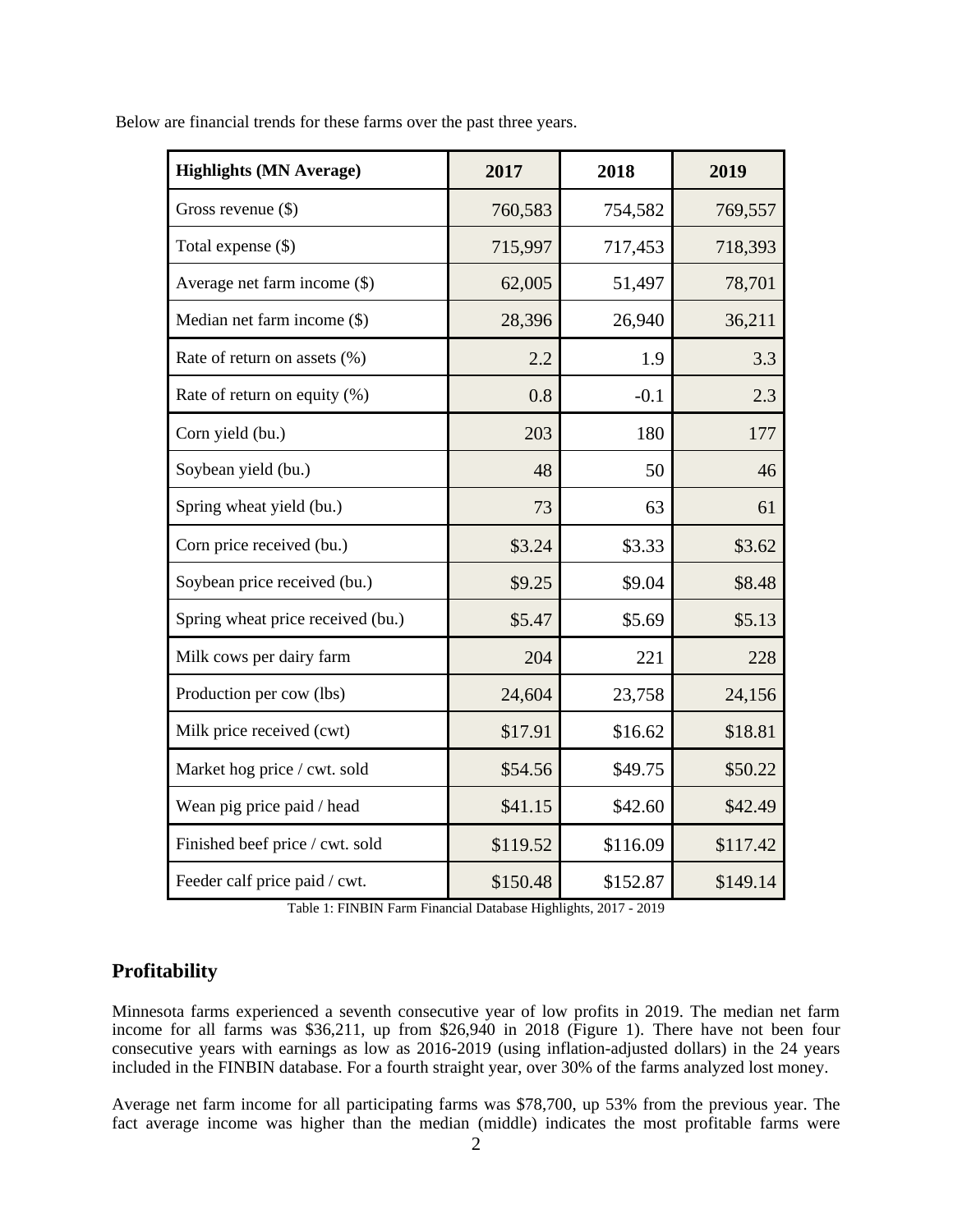profitable enough to positively skew the average for all farms.

Even with depressed prices, lower yields and weather challenges, some farms were very profitable. The median net income for the most profitable 20% of these farms was \$236,969; however, the median income for the least profitable 20% was -\$49,134. As has been the case in each of the past seven years, some very large operations reported very large losses in 2019.

Earnings levels increased for most of the major farm types in Minnesota in 2019. Crop farm earnings increased from the levels seen in 2018, though the 2019 earnings were still low by normal standards. Five of the last six years have seen extremely low profitability levels for crop farms. Earning levels were significantly higher for dairy and hog producers in 2019. Both farm types experienced much higher levels of profitability. In particular, profits for intensive pork and dairy operations, those that do not also sell significant cash-crops, improved significantly year over year. In contrast, beef operations endured a fifth year of breakeven profit levels in 2019.



Figure 1: Median Net Farm Income

Government payments increased again in 2019. During this year, producers received a second round of payments for the Market Facilitation Program (MFP). This was the USDA program for commodities directly impacted by foreign retaliatory tariffs. MFP payments comprised the bulk of the government payments received by producers, as there were limited ARC or PLC payments received on crop acres for the year. ARC and PLC payments were reduced due to high yields in 2018 and lower prices used to calculate the benchmark revenue. (Payments included are the cash payments received in 2019 and accrue to the 2018 crop year.) The average farm received \$50,830 in total government payments in 2019, up from \$30,305 in 2018. Government payments represented only 6% of gross farm revenue, but 65% of net farm income.

While Figure 1 may make it look like farm earnings have just reverted to the "normal" returns of the late 1990's and early 2000's, it is important to note that today's farms are managing much larger operations (see Solvency below). The average farm earned a rate of return on assets (ROA) of only 3.3% (with assets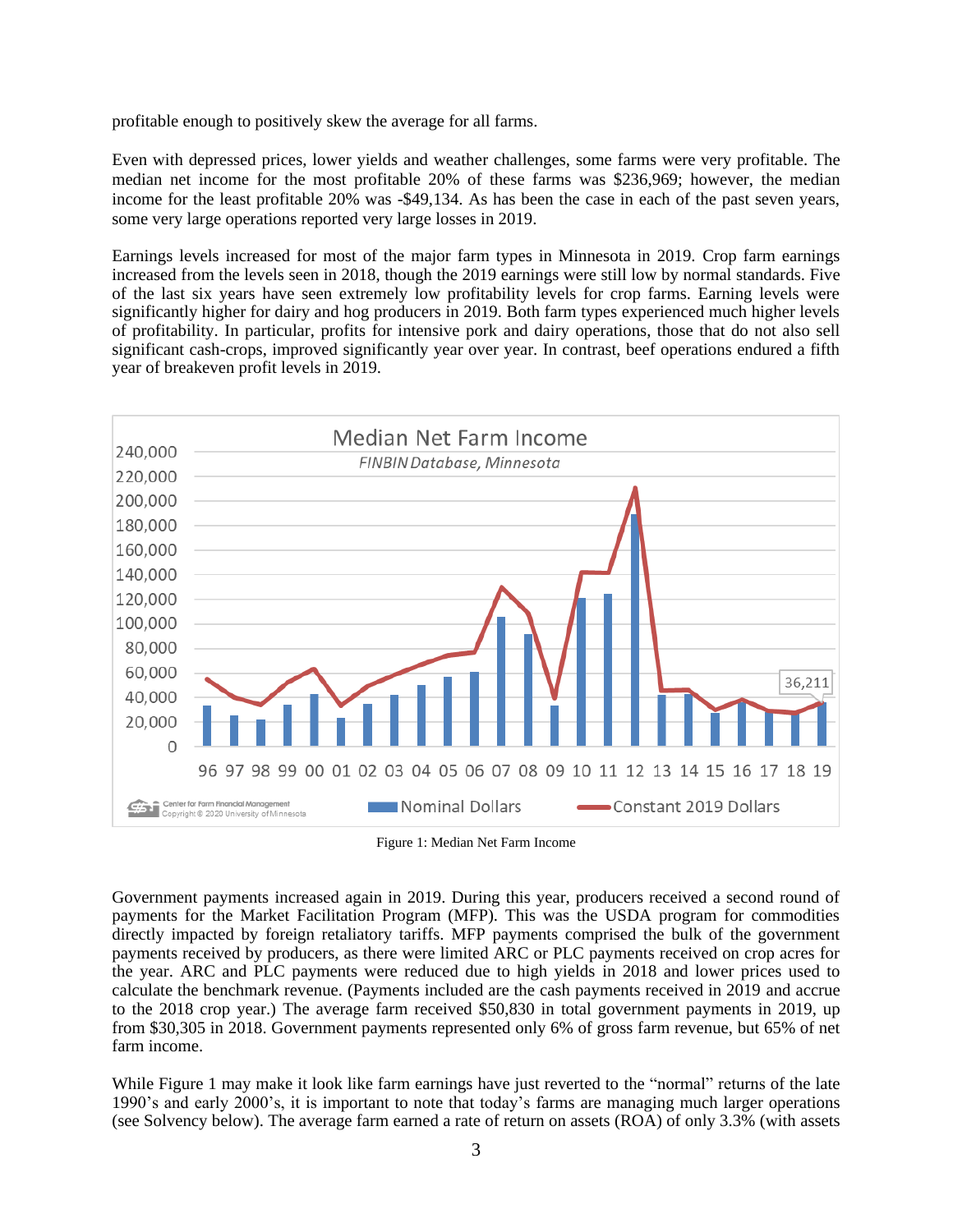valued at adjusted cost basis<sup>2</sup>). This is an improved profitability level, as compared to the previous four years, but is still much lower than historical standards.



Figure 2: Rates of Return on Assets and Equity (%)

Rate of return on equity (ROE) did improve in 2019 and increased from the negative level experienced in 2018. As with other profitability measures, a 2.3% ROE is well below the typical return on equity producers have experienced over the 24-year time span of this report. Figure 2 shows the historic relationship between ROA and ROE. This relationship is a good barometer of sector profitability. Years when the ROE is higher than ROA are good years. When this is the case, borrowed capital earned more than its cost (ROA was higher than the interest rate paid on borrowed capital). When ROE is lower than ROA, as is again the case in 2019, the average producer lost money on borrowed capital. Current relatively low interest rates somewhat protected highly leveraged operations from the consequences of these low rates of return.

Asset valuation is a major factor in measuring rates of return. Figure 2 is based on the adjusted cost or book value of assets. This provides the best picture of returns on funds actually invested by business owners. When assets are valued at estimated market value, ROA decreases slightly to 3.0%. ROE improves marginally to 2.5%. This includes capitalization of estimated increases in asset values during the year in addition to actual farm earnings.

<sup>&</sup>lt;sup>2</sup> FINBIN includes assets valued at cost (book) and at their estimated market value. Cost valuation of capital assets is based on "economic depreciation" which depreciates assets at a rate generally slower than allowed by tax law. The profitability measures displayed here are based on the cost value of assets.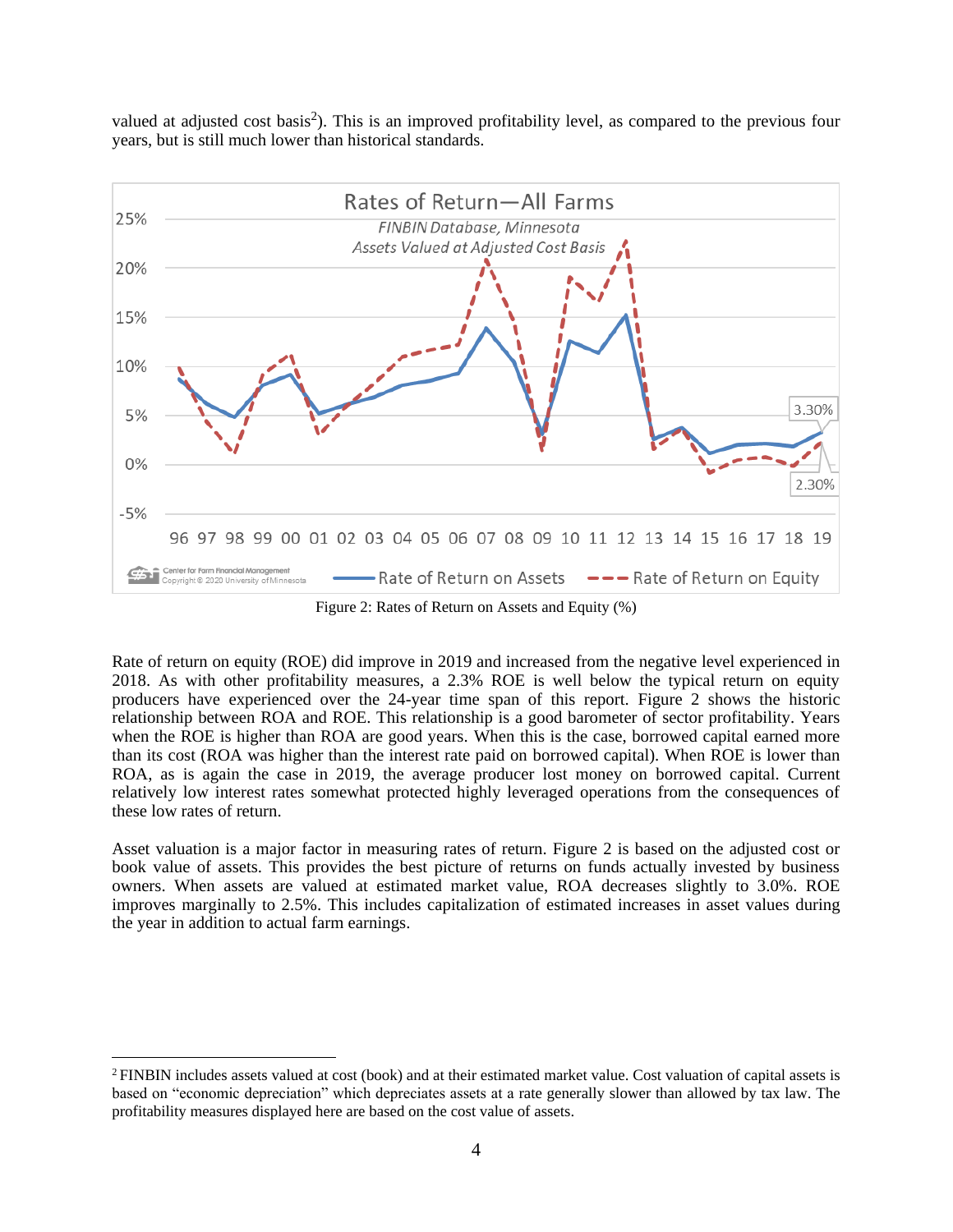# **Liquidity**

Working capital has been a major focus for producers and ag lenders for the past several years. It is the major financial resource farms have to survive a period of depressed financial conditions like the one currently facing Midwest farmers. These farms built working capital rapidly during the "golden years" of 2007 through 2012. The average farm came into this period of declining profits in outstanding position.

Average working capital (current assets minus current liabilities) increased very slightly in 2019, after declining for six consecutive year (Figure 3). Working capital increased by just over \$17,000 for the average farm. While working capital improved in 2019, these farms have consumed over half of the \$439,000 of working capital they had at the end of 2012.



Figure 3: Current Ratio and Working Capital

The current ratio for the average farm was 1.57:1 at the end of 2019 (\$1.57 of current assets to cover each dollar of current debt), virtually unchanged from 2018. The current ratio for MN farms has also declined sharply since 2012; yet, the average farm was still in a relatively strong liquidity position by this measure.

Working capital to gross revenue may be a better measure of liquidity in that it relates the level of liquidity to business size. Figure 4 shows the relationship between working capital and gross revenue by type of farm. By this measure, the liquidity position for crop farms continued its slow decline. The liquidity positon for all types of livestock operations improved in 2019. Dairy operations typically have weak liquidity due to the monthly nature of their business. They came into 2019 with the weakest liquidity position seen during the 24-years of the FINBIN database. This contributed to the large numbers of dairy farms that liquidated their herds in the past several years.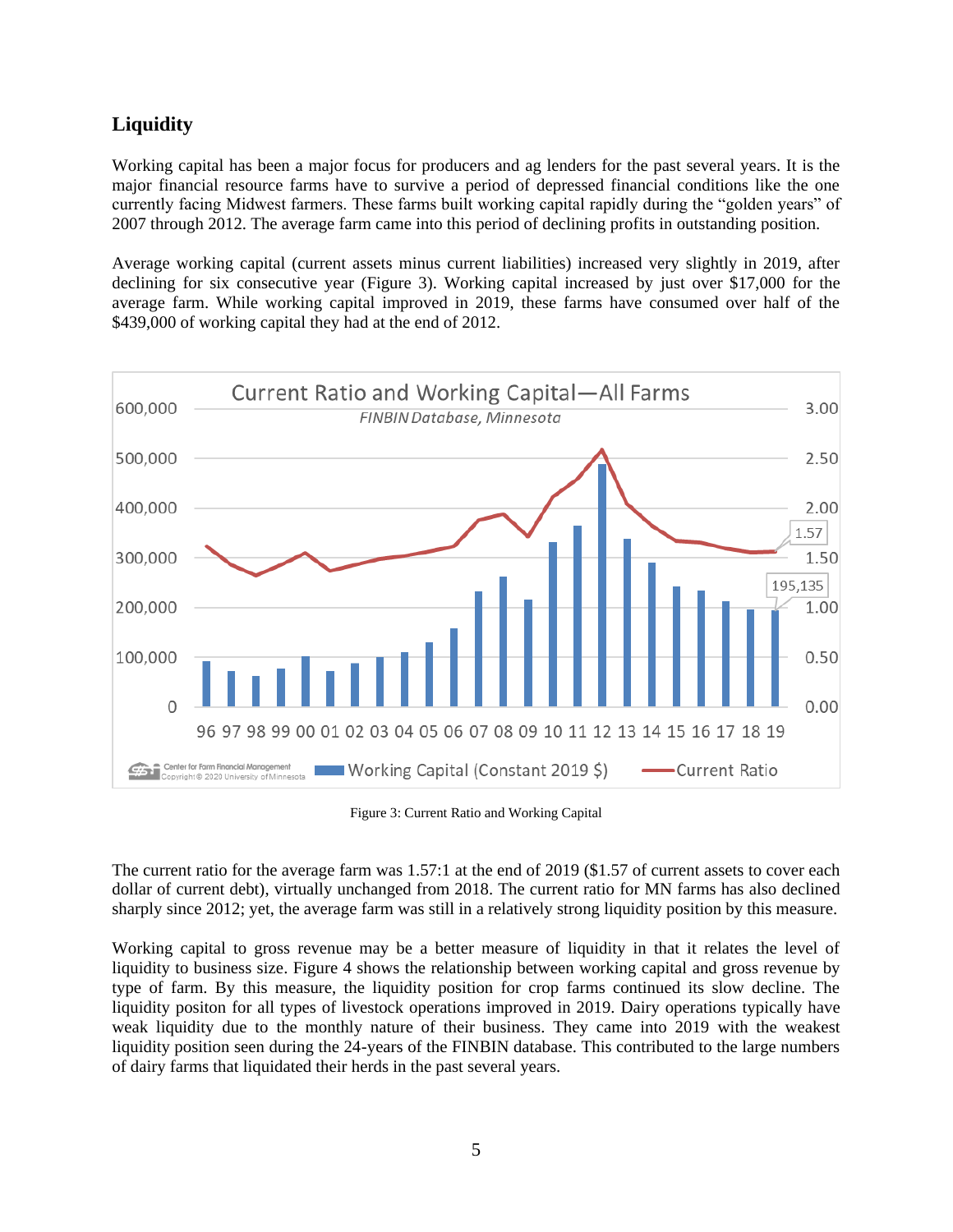

The average crop farm still had working capital to gross revenue of over 31% at the end of 2019, down from a peak of 53% in 2012. At 31%, the average crop farm is right at the recommended benchmark of 30%. It is almost certain that these Minnesota crop farms would have fallen below that benchmark level had it not been for government support through the MFP payments.

The average livestock farm, on the other hand, was below the recommended 30% benchmark. Dairy farms in particular, at 14%, are still very vulnerable. Pork and beef farms saw increased liquidity positions in 2019. Both remain much closer to the recommended 30% benchmark than their dairy farming counterparts.

In these very challenging times for agriculture, there are many operations that are in weaker liquidity positions and are more vulnerable to continued low profits than the average farm:

- Forty-five percent (45%) of all farms lost working capital in 2019.
- Twenty-seven percent (27%) of all farms had negative working capital at the end of 2019.

# **Solvency**

The average farm's net worth increased by over \$86,000 in 2019. Of that, 78% was "earned net worth change," resulting from farm and non-farm earnings exceeding owner withdrawals for family living and taxes. The other portion resulted from changes in the estimated value of farm assets.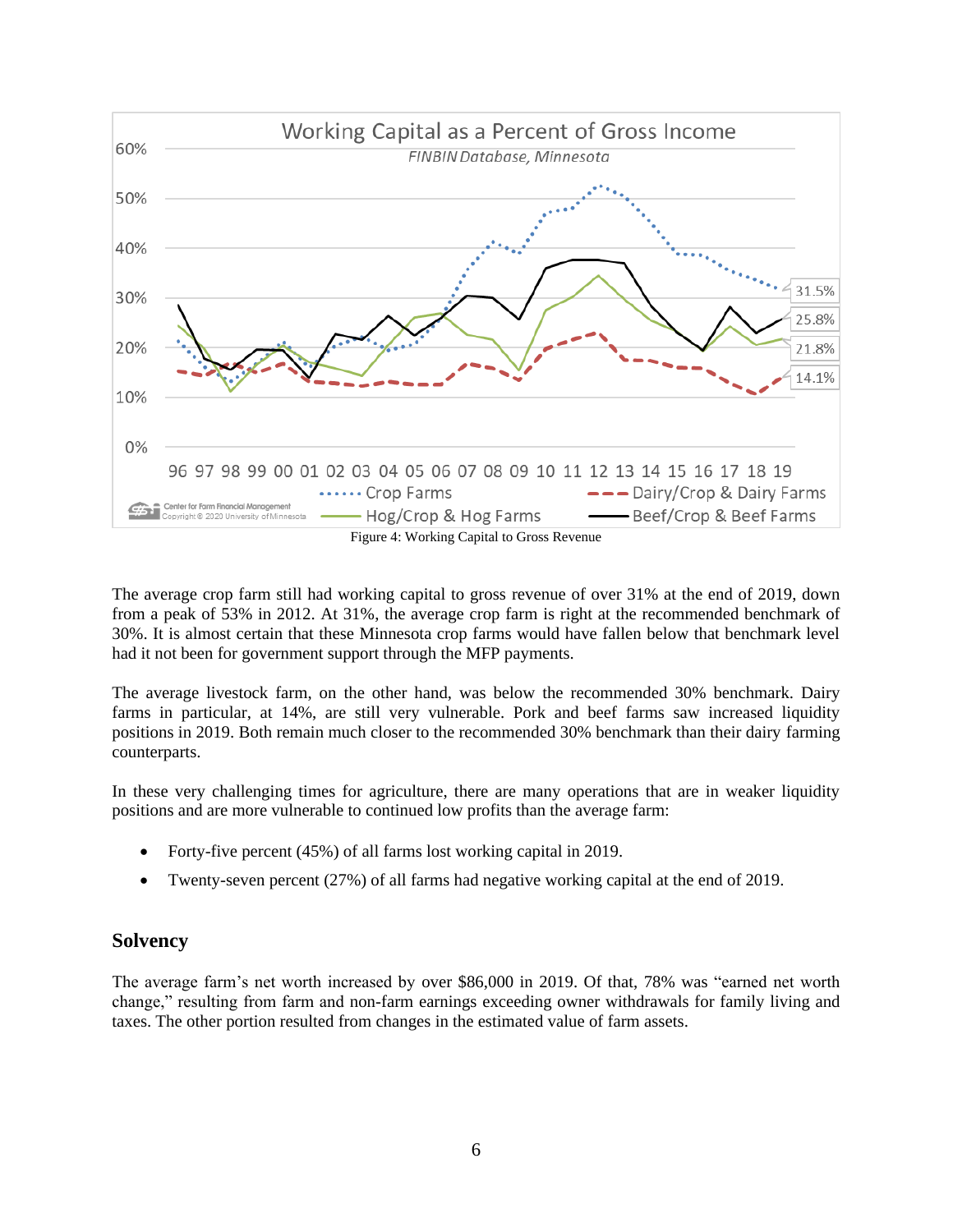

Figure 5: Debt to Asset Ratio (%) and Net Worth

The average farm's debt-to-asset ratio ticked up in 2019 to 43% when deferred tax liabilities are included. When deferred liabilities are excluded, the ratio was 34%, unchanged from the previous year. The net worth levels depicted in Figure 5 are a bit deceiving in that they appear to show decreases in several recent years. In fact, the average farm has reported a net worth increase every year included in the FINBIN database. Apparent decreases result from changes in the composition of farms analyzed.

| <b>Debt to Asset Ratio</b> | Under 40% | Over $60\%$ |
|----------------------------|-----------|-------------|
| Number of farms            | 932       | 653         |
| Rate of return on assets   | 3.0%      | 2.3%        |
| Rate of return on equity   | 3.0%      | $-2.9\%$    |
| Current ratio              | 2.8:1     | 1.1:1       |
| Working capital to revenue | 47.40%    | 2.90%       |
| Term debt coverage         | 2.08      | 0 ዓ7        |

Table 2: Impact of Financial Leverage, 2019

Table 2 shows the impact of financial leverage (or debt-to-asset position) on the financial performance of these farms. Highly leveraged farms were slightly less profitable than lower debt farms, based on ROA. That lack of profitability, combined with their debt position, is magnified in their ROE. As seen above, they are much more vulnerable financially based on liquidity and repayment capacity measures.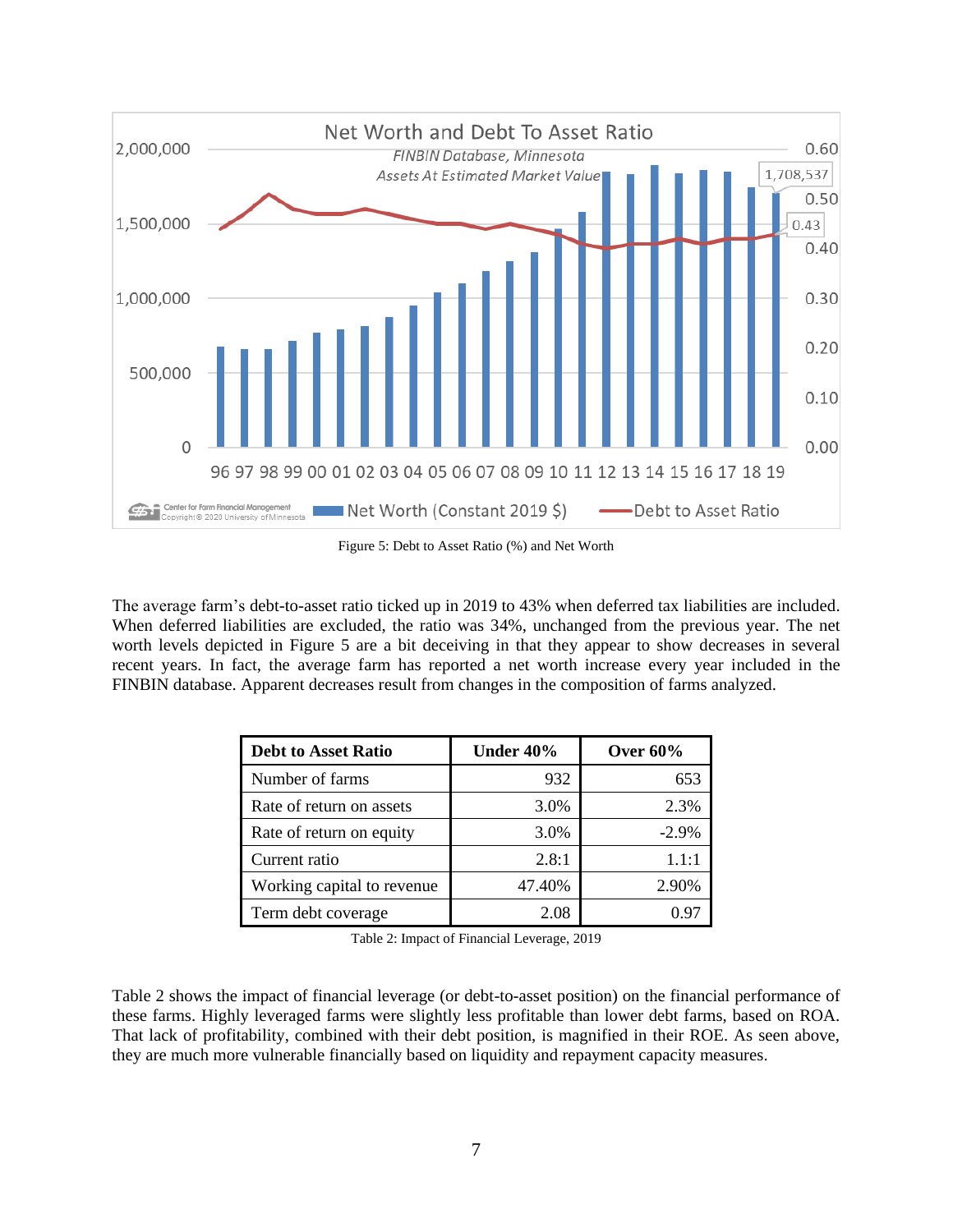

Figure 6: Balance Sheets at Market in Constant 2018 Dollars

While debt-to-asset ratios have not changed a great deal in recent years, there have been major changes in the balance sheets of these Minnesota farms. The average farm has grown rapidly (Figure 6). In constant dollars, total assets have increased by almost \$1.7 million over this period. Total debt increased by almost \$740,000 over the same period. As a result, the average farm has gained over \$1 million of net worth over the past twenty-four years in today's dollars. This equates to 8% growth in net worth per year.

Net worth change can have two sources – the amount resulting from retained earnings and the amount resulting from changes in the valuation of assets. Over this 24-year period, from 1996 to 2019, 75% of net worth growth for these farms was earned. Retained earnings result when farm and non-farm income exceed the amount consumed by family expenditures and income taxes. The remaining 25% of net worth growth resulted from asset appreciation.

It should be noted that the individual farms included in FINBIN change somewhat each year, as some farms exit, and new farms join the contributing educational programs.

# **Debt Repayment Capacity**

Debt coverage is a primary measure lenders monitor when extending credit to businesses. The term debt coverage ratio (TDCR) compares dollars available for debt repayment after family living and income taxes versus scheduled payments on term (non-current) debt. A TDCR of 1:1 indicates that income available for debt repayment exactly equaled scheduled payments. While other measures of business soundness, such as current ratio and debt to asset ratio, tend to change very little from year to year, TDCR shows much more variation. Therefore, it is probably a better indicator of year-to-year financial stress.

Debt coverage improved for all types of farm in 2019, averaging 1.4:1 for all farms. This follows a year in 2018 when dairy, hog and beef farms all had TDCRs of less than 1:1. While debt coverage improved on average, almost half of all producers, 46%, had a TDCR under 1:1, indicating that the improvement in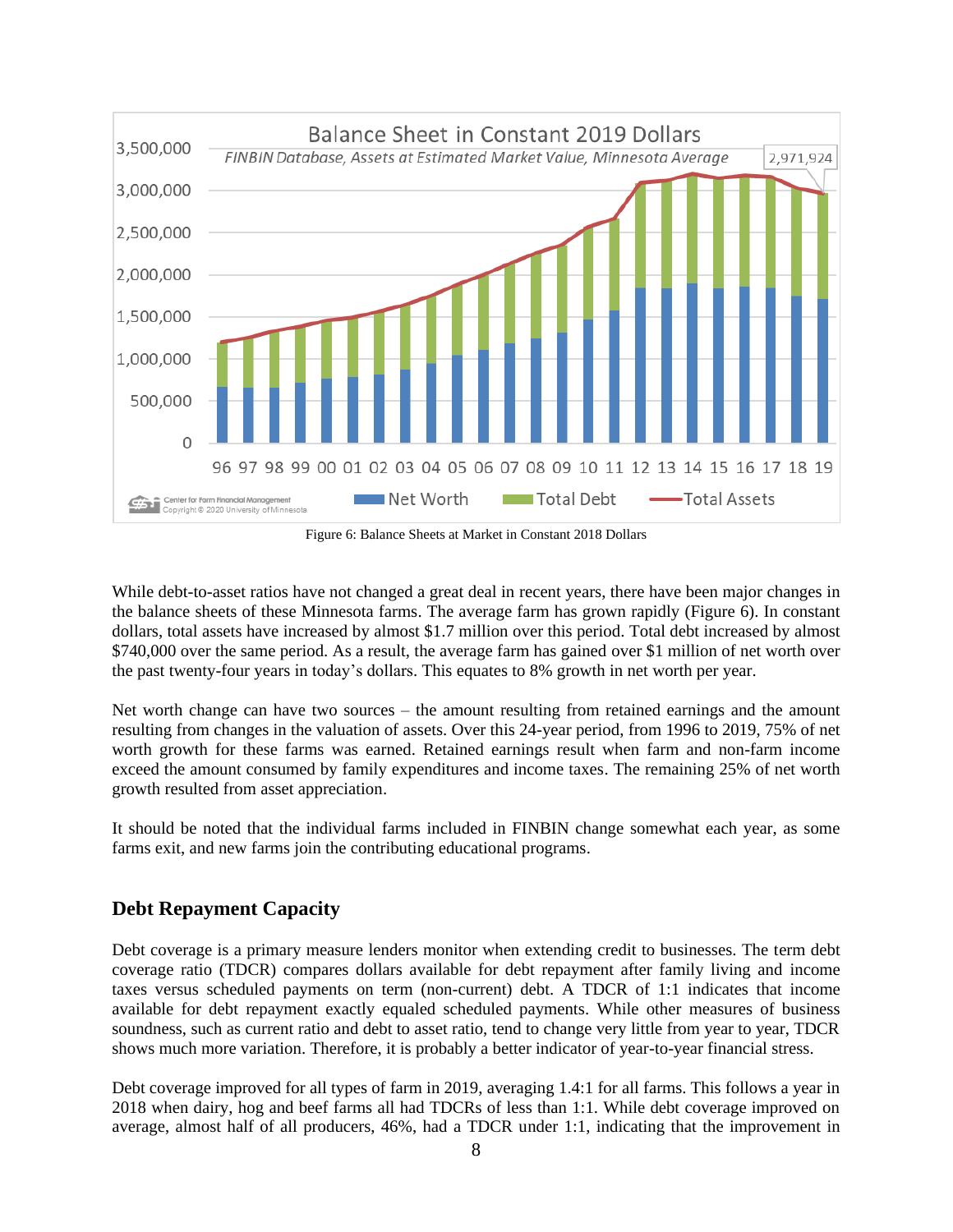debt coverage was not well distributed across the population of farms.

Only beef farms averaged a TDCR under 1:1 in 2019, at 0.96:1. Dairy farms, which have probably been the most challenged financially in recent years, saw a rebound, with an average TDCR of 1.55:1, up from 0.62. Crop farms averaged 1.4:1, very similar to the previous year. Among the most challenged farms in terms of repayment capacity were very large crop producers, those with more than 2000 acres, whose TDCR averaged 1.1:1.

MFP payments clearly had a huge impact on the repayment capacity for Minnesota farms in 2019. Without MFP payments, many, if not most farms would have consumed working capital to make their payments and it is likely that a number of them would not have survived into 2020.



Figure 7: Term Debt Coverage Ratio

# **Regional Profitability**

Profits were up in every region except Northwest Minnesota. In regions where profits improved, it is important to note how low they were in 2018. Profitability levels were still historically low for all regions in 2019.

Incomes were highest in the Southwest, mostly due to the increased profitability of hog operations in the region. Modest increases in the Southeast, West Central, and East Central/North Central regions were primarily due to the recovery of dairy farms.

The reduction in profitability in Northwest Minnesota reflects the challenges producers in the region had with flooding and saturated fields in 2019. The region relies on cash cropping, with few dairy farms and very few hog farms, and so, did not benefit from the more profitable livestock operations.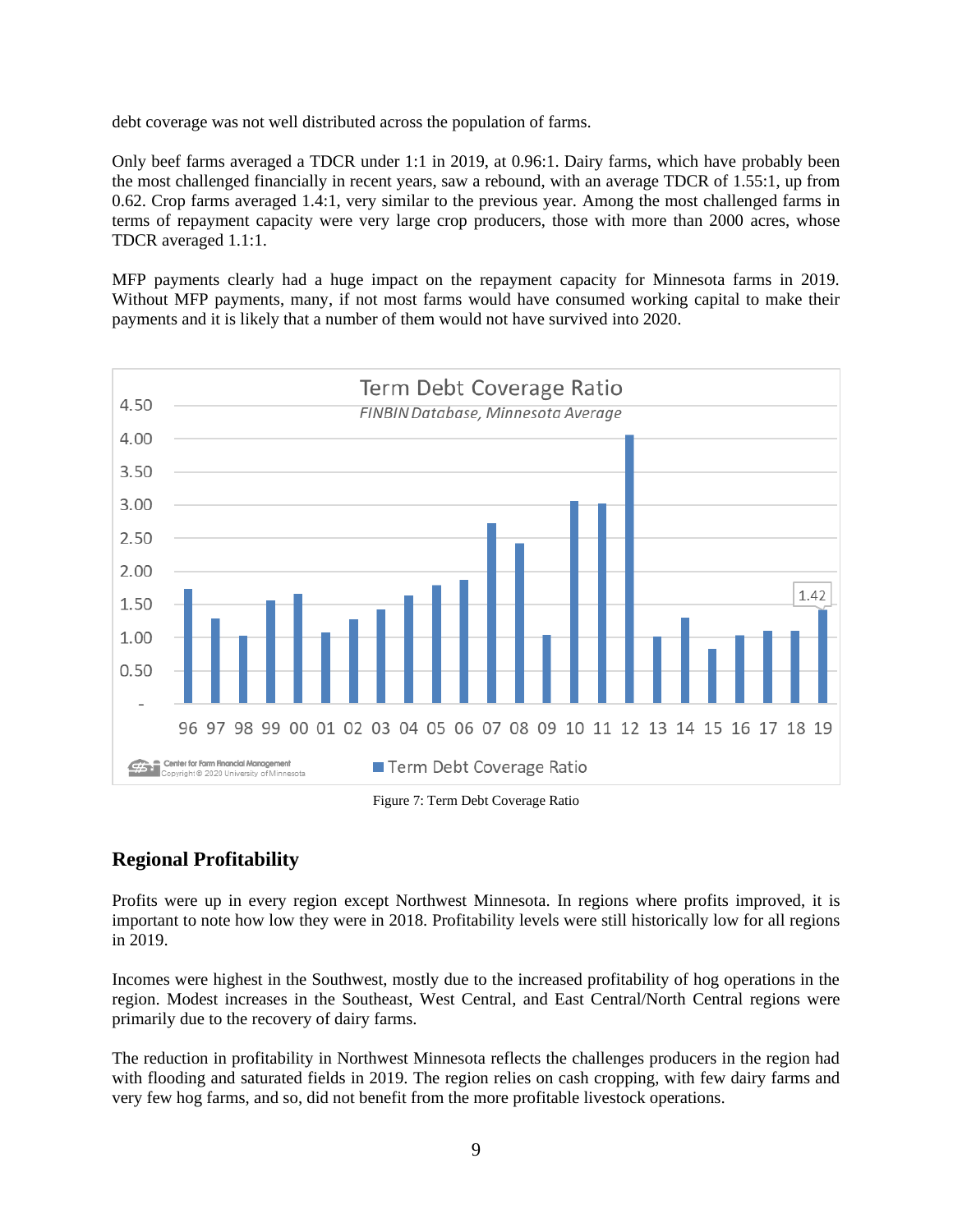Incomes were again lowest in the North Central/East Central region. This is traditionally a low-income region of the state. Other than dairy farms, which showed improved profits, most producers in the region rely on non-farm income as a major source of family income.



Figure 8: Median Net Farm Income by Region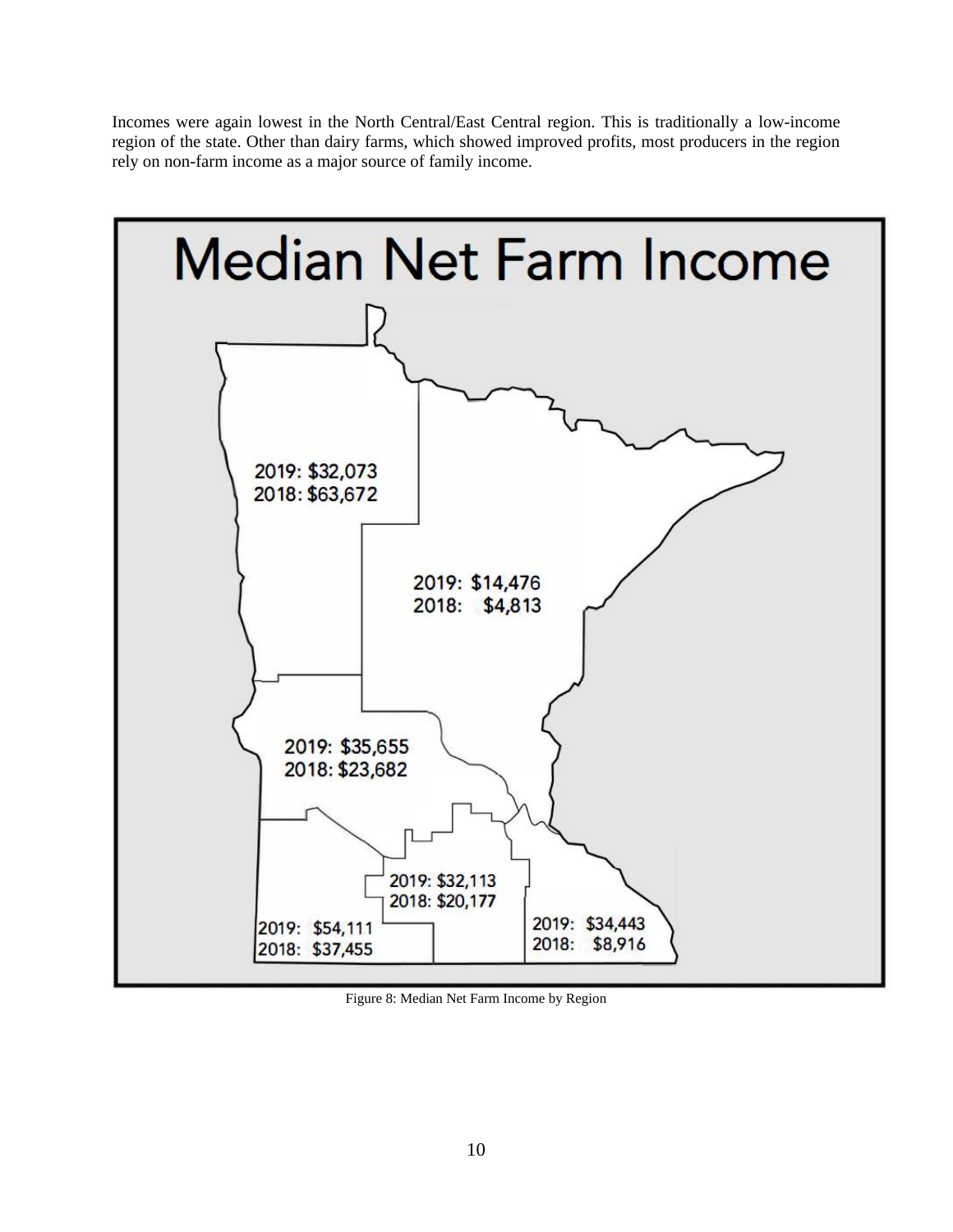# **Type of Farm**<sup>3</sup>

Minnesota farmers will remember 2019 as one of the most challenging years in generations. Weather and trade issues dominated the agricultural news for the entire year. Yet, there were some rays of sunshine. Dairy and pork producers showed improved earnings. Unfortunately, beef farms did not share in the livestock recovery. Cash crop producers had a very difficult production year, but Federal payments to offset trade losses kept 2019 from being a financial disaster for many Minnesota crop farms.

#### **Crop Farms**

The 1,211 crop farms in the 2019 group earned a median net farm income of \$36,600, a slight increase from \$32,570 the previous year and a continuation of low earnings over the past seven years. It could have been much worse if it had not been for the Federal Market Facilitation Program which provided cash payments to producers of commodities impacted by retaliatory tariffs on agricultural exports. It is very likely that the median income for Minnesota crop producers would have been negative, a farm loss, had it not been for the MFP payments.



Figure 9: Median Net Farm Income, Crop Farms

<sup>&</sup>lt;sup>3</sup> Farms are categorized based on 70% of gross receipts from the respective enterprise. For this report, hog, dairy and beef farms were categorized based on 70% of gross receipts from the livestock enterprise or a combination of that enterprise plus crop sales.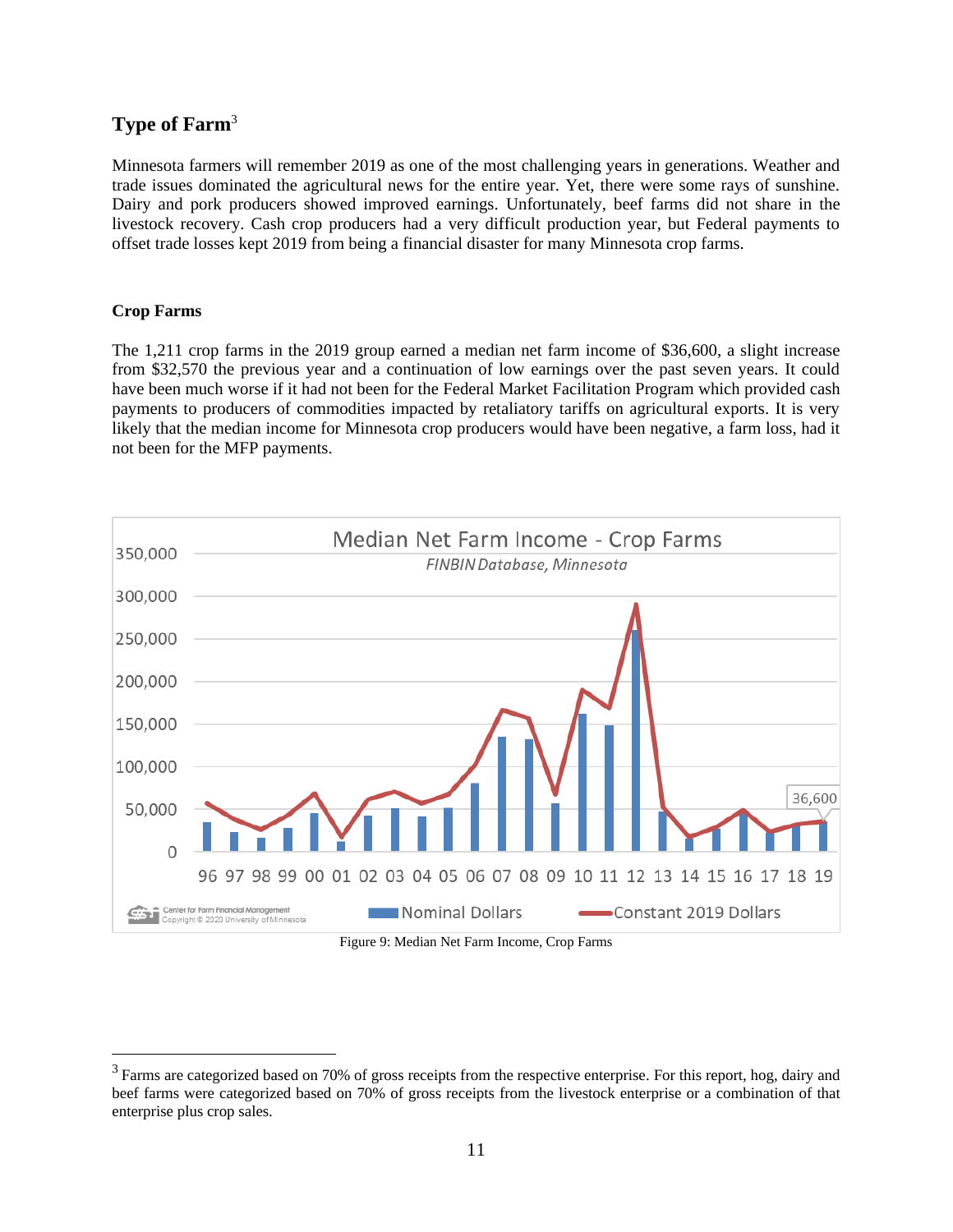| <b>Crop Farms</b>             | 2017         | 2018     | 2019     |
|-------------------------------|--------------|----------|----------|
| Median net farm income        | \$23,426     | \$32,570 | \$36,600 |
| Rate of return on assets      | 1.5%         | 2.4%     | 2.6%     |
| Rate of return on equity      | $-0.2\%$     | 1.0%     | 1.2%     |
| Working capital to gross rev. | 36%          | 34%      | 32%      |
| Change in working capital     | $-$ \$27,125 | \$9,172  | \$4,490  |
| Term debt coverage ratio      | 1:1          | 1.3:1    | 1.4:1    |
| Net worth change              | \$65,824     | \$53,368 | \$85,004 |

Table 3: Crop Farm Returns

2019 was a very difficult production year for Minnesota producers. It started raining during planting and for some, it seemed like it never stopped. Most producers struggled to get the crop planted and many fields were planted in poor, wet conditions. A record number of acres went unplanted as producers settled for the Prevent Planting option, which provided reduced crop insurance payments for unplanted acres. Excessive rain continued into fall harvest, further reducing yields and increasing costs. Many corn fields were left unharvested in the Northern regions and a large portion of the sugar beet crop was left in the field in the Red River Valley.

Yields for all of Minnesota's major cash crops were down in 2019. USDA estimated corn yields for the state at 174 bushels per acre. Yields for farms included in FINBIN averaged 178, right at the average yield for the previous 10 years. Soybean yielded 46 bushels per acre, down from 50 in 2018, and one bushel below the 10-year average for participating farms. Spring wheat averaged 61 bushels per acre, also slightly below the 10-year average yield for these farms. Sugar beet yields were substantially reduced at 20 tons per acre, down from 27 tons the previous year.

Prices were mixed, with the average price received by participating farms for corn at \$3.62 per bushel, up from \$3.33 in 2018. Soybeans, more impacted by trade issues, decreased to \$8.48 from \$9.04 in 2018, while spring wheat prices declined to \$5.13 per bushel from \$5.69 in 2018.

Production costs increased very slightly. The cost to produce an acre of corn increased by 2%, to \$711 per acre. Most of the increase was in fertilizer cost. Cash rental rates were unchanged. Cost per bushel of corn increased to \$3.50 from \$3.34 in 2018 due to reduced yields. Soybeans cost per acre was virtually unchanged but cost per bushel increased to \$8.46, from \$7.43, again largely due to reduced yields.

Overall profitability was a mixed bag for common Minnesota crops. With MFP and crop insurance payments included, producers captured a small profit on corn, soybeans and spring wheat production but reported big losses on sugar beets. Corn and soybeans netted just over \$40 per acre and wheat \$22 on cash rented acres. Sugar beet production lost over \$200 per acre. Over \$100 of the \$750 revenue per acre for corn production, came from government payments, crop insurance, or other non-product income.

With the aid of MFP and crop insurance payments, average rates of return on assets improved for Minnesota cash crop farms, working capital remained above the 30% of gross revenue benchmark, and the average farm's net worth increased by over \$85,000. Going into 2020, though, many producers are still facing a high degree of financial stress. For example, the 242 crop farms in the low profit 20% group had negative earnings of \$49,000 in 2019. The low profit group lost an average of \$87,000 of working capital and only has an average of \$32,000 of working capital left.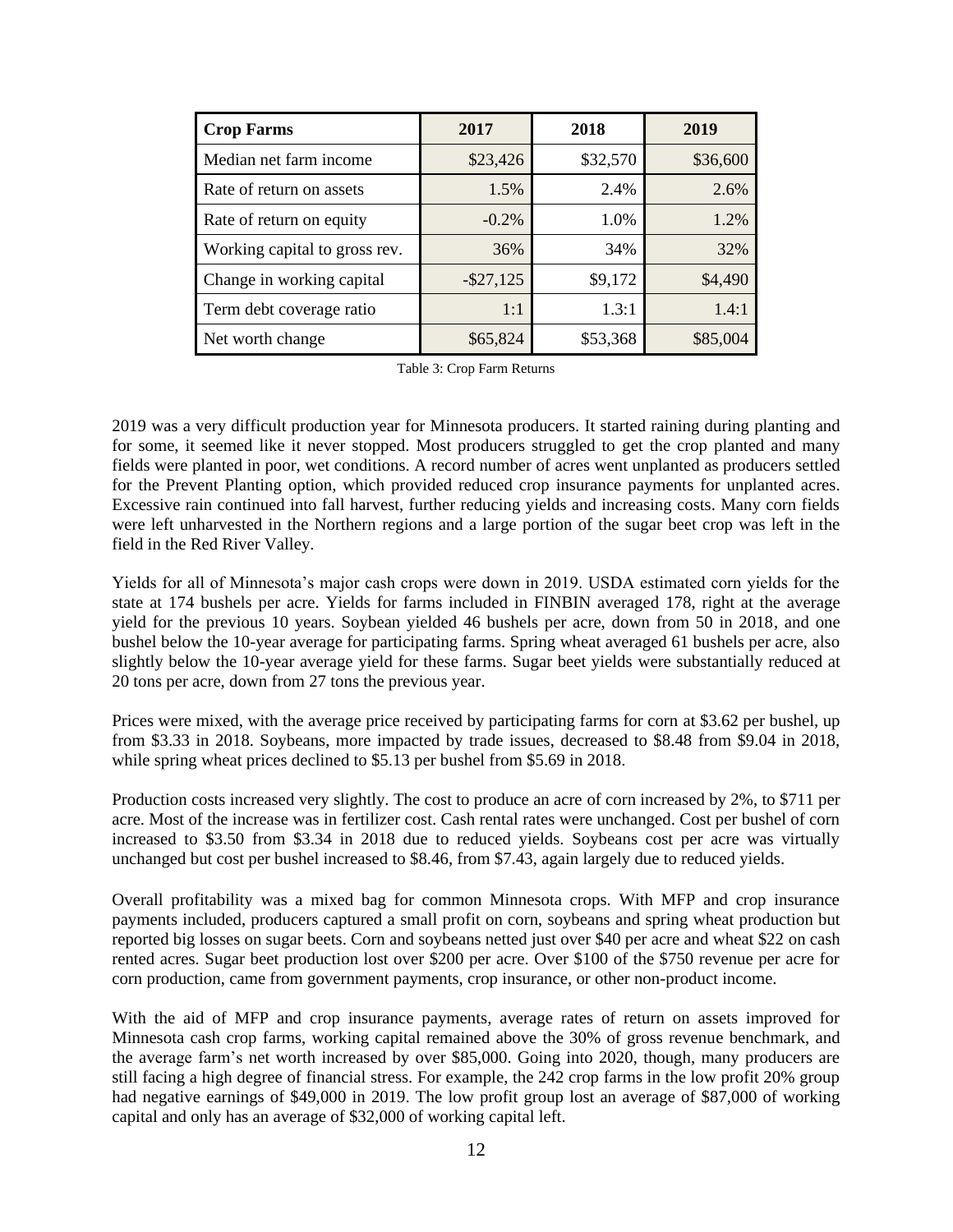| Corn                     | 2017   | 2018   | 2019   |
|--------------------------|--------|--------|--------|
| Yield (bu.)              | 204    | 181    | 178    |
| Price received / bu.     | \$3.25 | \$3.32 | \$3.62 |
| Cost of production / bu. | \$3.54 | \$3.90 | \$3.70 |
| Cost per acre            | \$705  | \$697  | \$711  |
| <b>Soybeans</b>          |        |        |        |
| Yield (bu.)              | 47     | 50     | 46     |
| Price received / bu.     | \$9.25 | \$9.11 | \$8.47 |
| Cost of production / bu. | \$9.23 | \$7.43 | \$8.46 |
| Cost per acre            | \$441  | \$445  | \$447  |
| <b>Spring Wheat</b>      |        |        |        |
| Yield (bu.)              | 73     | 63     | 61     |
| Price received / bu.     | \$5.46 | \$5.69 | \$5.13 |
| Cost of production / bu. | \$4.92 | \$5.78 | \$5.11 |
| Cost per acre            | \$357  | \$365  | \$377  |

Table 4: Crop Yields, Prices and Cost of Production for Major Minnesota Crops

#### **Dairy Farms**

Dairy farm earnings rebounded in 2019 from the historical lows of 2018. The median net farm income for dairy farms grew to \$64,144, up from \$15,434 in 2018. The number of participating dairy farms decreased to 297, from 350 in 2018, reflecting the financial stress in the industry. Milk producers continued to struggle with low prices through the first half of the year, but prices picked up in the second half, providing needed relief for most farms. Milk markets have been burdened by overproduction and trade issues for the past several years and many Midwest farms, particularly smaller operations, have liquidated their herds. Average milk price for the year increased by over 13%, averaging \$18.81 per hundred weight (cwt) as compared to \$16.62 in 2018.

| <b>Dairy Farms</b>            | 2017       | 2018         | 2019      |
|-------------------------------|------------|--------------|-----------|
| Median net farm income        | \$43,051   | \$15,434     | \$64,144  |
| Rate of return on assets      | 2.6%       | $0.0\%$      | 4.7%      |
| Rate of return on equity      | 1.4%       | $-3.7\%$     | 4.8%      |
| Working capital to gross rev. | 13%        | 11\%         | 14%       |
| Change in working capital     | $-$14,907$ | $-$ \$39,558 | \$52,609  |
| Term debt coverage ratio      | 1.2:1      | 0.6:1        | 1.6:1     |
| Net worth change              | \$55,650   | \$10,082     | \$103,704 |

Table 5: Dairy Farm Returns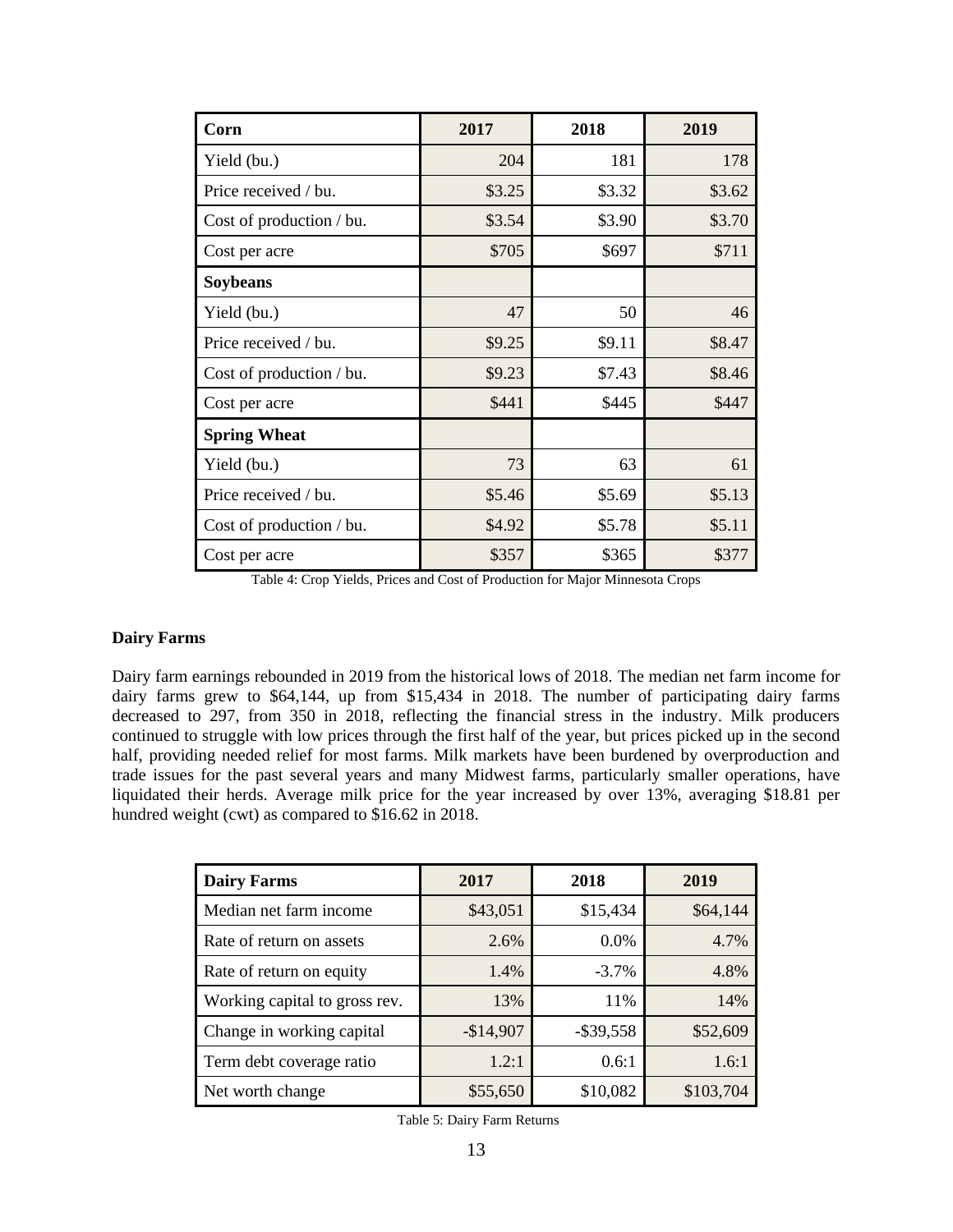Dairy farms have traditionally carried less working capital than other farm types, providing less buffer for financial downturns. As a result, many dairy farms had little to fall back on over the period of financial stress that started in 2015. The average dairy farm had working capital equal to only 11% of gross revenue coming into 2019. By the end of the year, working capital had grown to 14%, an increase of over \$52,000 per farm, although it is important to recognize that some of the most stressed farms were out of the dairy business by year's end. The solvency position of these farms also turned around, as the average farm's net worth increased by over \$100,000. Debt coverage, after falling below 1:1 in three of the last four years, improved to a much healthier 1:55, meaning the average farm generated \$1.55 to cover each \$1 of scheduled payments.

Dairy farms of all sizes shared in the improved profitability, but profits generally increased with size. The largest herds, those with over 500 cows, averaged an 8% rate of return on assets (ROA), compared to 5% for the next largest herd group. While the largest herds still have liquidity concerns, with only 13% working capital to gross revenue, their average working capital increased by over \$185,000 in 2019. Large herds also had better repayment capacity and stronger balance sheets, with debt-to-asset ratios averaging only 31%. Smaller herds, on average, generated lower profits, had much lower debt coverage ratios, and still face liquidity challenges.



Figure 10, Median Net Farm Income, Dairy Farms

Average production per cow increased to 24,143 pounds after falling in 2018. While prices increased, cost of production increased too, up 43 cents to \$17.84 per cwt. At a price of \$18.81 for milk, the average producer netted just under \$1.00 per hundredweight. Feed costs were up 2% but total cost per cow were up less than 1%. The average farm made almost \$400 per cow in 2019, compared to a loss of almost \$70 in 2018. Dairy profits included government payments, including MFP payments, of \$97 per cow and livestock insurance income of \$11 per cow.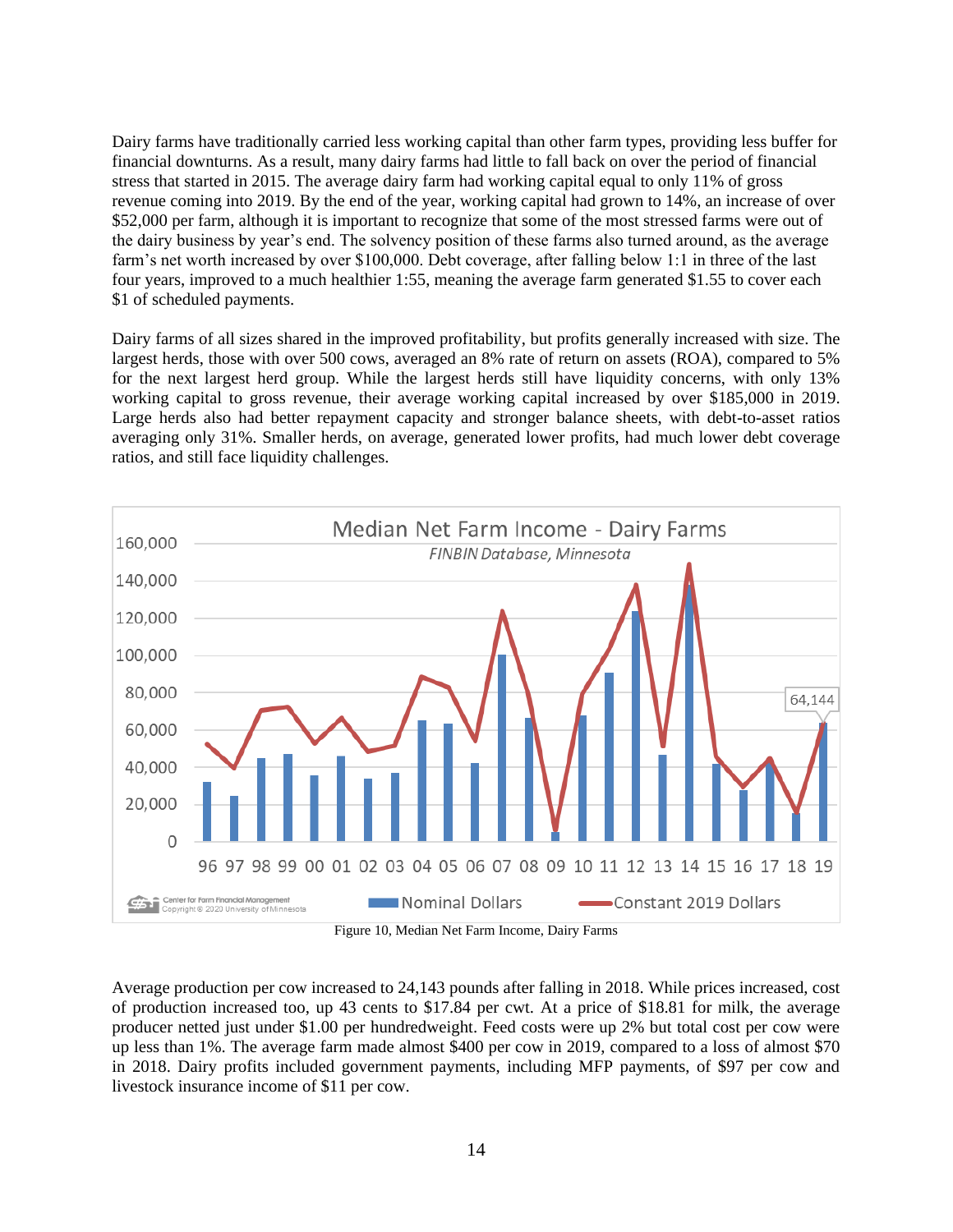One of the noticeable trends for Minnesota dairy farms in recent years has been the production performance of large operations. While milk production per cow averaged 24,156 pounds across all operations, herds of over 500 cows averaged 26,270 pounds per cow. Large herds also received higher prices, averaging \$19.07 /cwt compared to \$18.34 for all other herds. On the other hand, large herds have higher costs per cow, mainly higher feed and labor costs. Total cost per cow trended from \$2,694 for the smallest herds  $(1 - 50 \text{ cows})$ , up to \$4,117 for those with over 500 cows. But on the bottom line, large herds netted \$527 compared to \$330 for all smaller herds.

| <b>Dairy Farm Highlights</b> | 2017    | 2018    | 2019    |
|------------------------------|---------|---------|---------|
| Number of dairy enterprises  | 405     | 350     | 297     |
| Average number of cows       | 204     | 221     | 228     |
| Production per cow (lb.)     | 24,604  | 23,758  | 24,156  |
| Price received / cwt.        | \$17.91 | \$16.62 | \$18.81 |
| Cost of production / cwt.    | \$17.22 | \$17.41 | \$17.84 |
| Cost per cow                 | \$3,769 | \$3,696 | \$3,835 |

Table 6: Dairy Enterprise Highlights

While profits for conventional dairy farms have declined in recent years, organic dairies have been more profitable. That advantage disappeared in 2019. Organic herds netted only \$108 in 2019 compared to \$405 for conventional herds of all sizes. Note that this is based on only 16 organic herds. Organic milk prices increased from \$28.82 to \$30.80/cwt, but costs increased by almost \$300 per cow. The biggest factor contributing to lower returns was lower production per cow, down from 15,700 pounds per cow to just under 14,000 pounds. The median net farm income for organic dairy farms was \$36,495.

Dairy farms have experienced severe financial stress in the past several years. As this is written, milk prices are again severely depressed by the COVID-19 pandemic. It is not possible at this time to predict how that may impact markets as the year progresses, or how much government support dairy farmers might receive to offset losses. If prices remain low, it may lead to another wave dairy producers exiting the business. Small to mid-sized producers, in particular, need milk prices to stay at or above 2019 levels to compete.

#### **Pork Farms**

Hog farms have been on an earnings roller-coaster for the past several years. Profits came back up the hill in 2019 after very low earnings in 2018. The median participating pork producer made \$96,245 from farm operations in 2019, up from \$27,799 in 2018. Pork producers were hoping for an even more profitable year, as Chinese producers liquidated over a million pigs to eradicate African Swine Fever. However, Chinese tariffs on imported pork blunted much of that optimism. Pork producers did receive federal aid in the form of Market Facilitation Program (MFP) payments to partially offset this loss of export demand. It appears that much of, if not most of, the increase earnings for these pork producers came from MFP payments.

Note: While these farms are quite large, they are not large by industry standards. The farrowing operations, in particular, are smaller than industry averages and results may not be representative of the industry.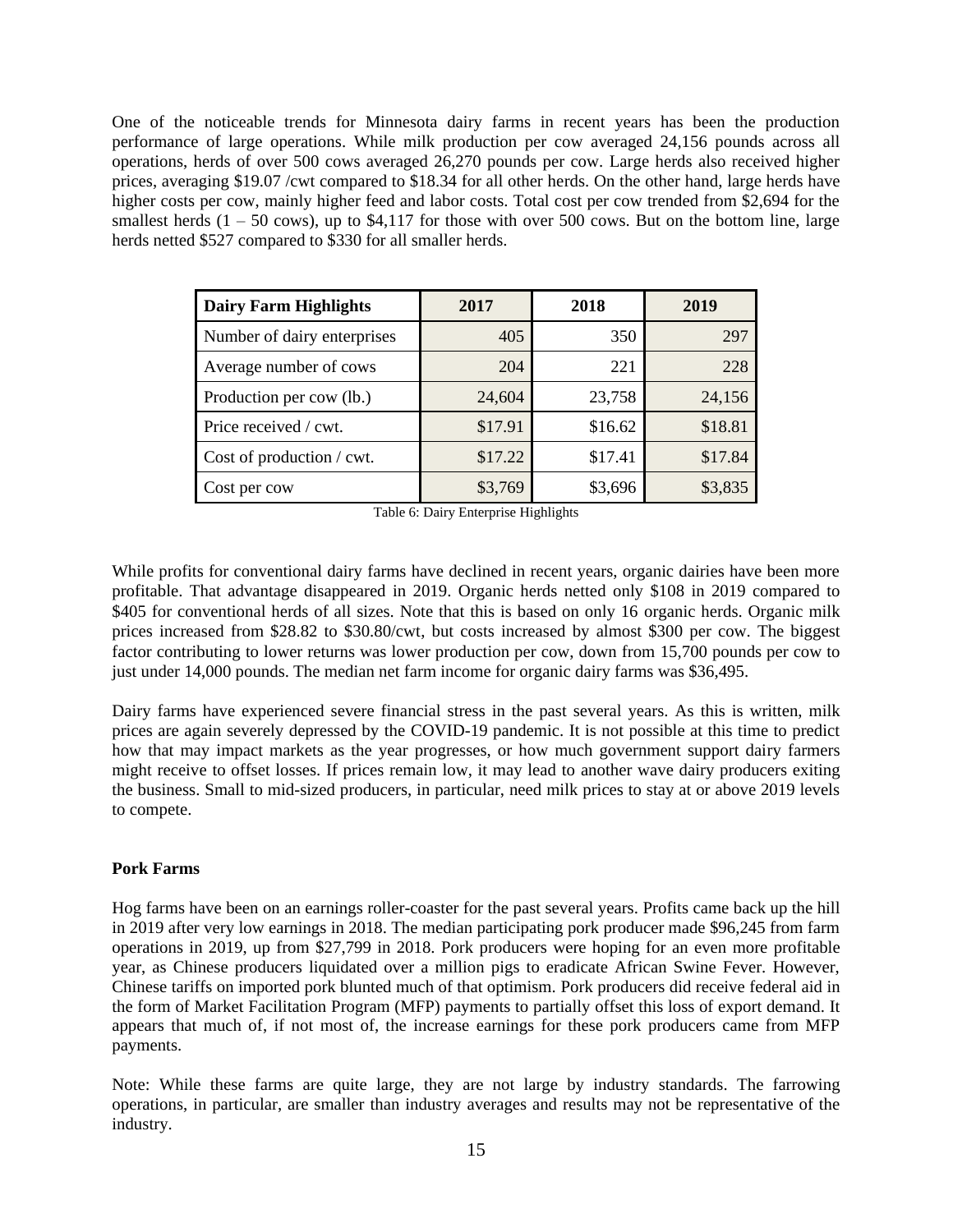

Figure 11, Median Net Farm Income, Pork Farms

Participating pork operations tend to carry more debt than other farm types. The average pork farm's debt-to-asset ratio stood at 49% at the end of 2019, unchanged from the previous year. After using up over \$80,000 of working capital in 2018, these operations added back about that same amount in 2019. Their term debt coverage ratio also rebounded to a more acceptable 1.6:1 after dipping below 1:1 the previous year. The average operation's net worth improved by over \$140,000.

| <b>Pork Farms</b>             | 2016      | 2017         | 2019      |
|-------------------------------|-----------|--------------|-----------|
| Median net farm income        | \$101,307 | \$27,799     | \$96,245  |
| Rate of return on assets      | 3.9%      | $0.0\%$      | 4.7%      |
| Rate of return on equity      | 3.9%      | $-3.8\%$     | 4.9%      |
| Working capital to gross rev. | 24%       | 21%          | 22%       |
| Change in working capital     | \$26,764  | $-$ \$85,011 | \$80,424  |
| Term debt coverage            | 1.3:1     | 0.5:1        | 1.6:1     |
| Net worth change              | \$145,066 | \$7,185      | \$142,733 |

Table 7: Pork Farm Returns

The limited number of Minnesota farrow-to-finish operations included in FINBIN lost money on their farrowing operations for a second consecutive year. Participating producers lost \$122 per litter farrowed even though they received over \$75 per litter in MFP payments and other non-product income. The price received increased slightly to \$65.86 per cwt (carcass weight) but costs increased by over \$40 per litter. Feed efficiency declined as pigs were sold at heavier weights, with the average pig sold at 285 pounds, up from 268 in 2018. Total cost per cwt produced increased from \$71.66 to \$81.14.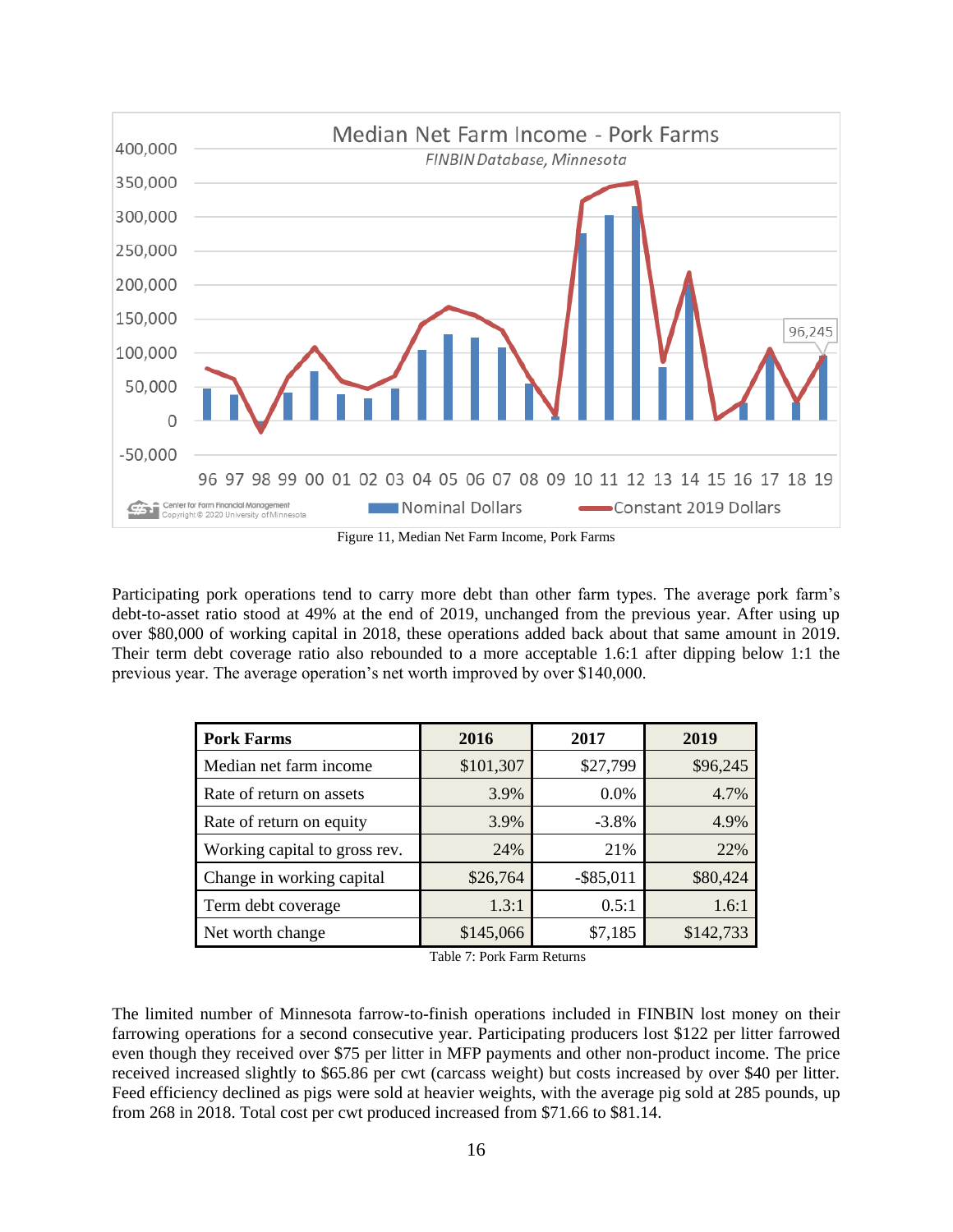| <b>Hog Farm Highlights</b>     | 2017    | 2018    | 2019    |
|--------------------------------|---------|---------|---------|
| No. farrow-to-finish farms     | 9       | 9       | 8       |
| Average number of sows         | 324     | 256     | 294     |
| Pigs weaned per sow            | 16.7    | 19.5    | 20.3    |
| Price received / cwt (carcass) | \$71.21 | \$64.67 | \$65.86 |
| Cost of production / cwt       | \$68.98 | \$71.66 | \$81.14 |
| No. pig finishing enterprises  | 54      | 50      | 54      |
| Number of pigs finished        | 13,939  | 12,198  | 14,132  |
| Price received / cwt (carcass) | \$71.92 | \$66.74 | \$68.31 |
| Cost of production / cwt       | \$70.23 | \$72.01 | \$68.73 |

Table 8: Pork Enterprise Highlights

Participating wean-to-finish operators operate on a much larger scale. The average wean-to-finish farm sold over 17,000 pigs. After losing \$8.00 per head in 2018, these operations made \$5.00 per head in 2019. Producers received over \$9.00 per head in government and other non-product income. The price received per hundredweight increased slightly to \$67.52 (carcass weight), up from \$66.78 in 2018. Cost of production decreased by over \$5.00 per cwt, to \$67.68 per cwt as feed efficiency (average daily gain) continued to improve.

Another important segment of the Minnesota pork industry is those producers who contract to grow pigs for larger pork producers. One-hundred-twenty-two (122) producers reported hog contract growing income in 2019. The average wean-to-finish grower reported a net return of over \$4.60 per pig space compared to \$7.32 in 2018. Returns for these enterprises have been consistent for the past several years.

Figure 11 shows the cyclical nature of pork producer profits. It appeared 2017 was the beginning of another profitability upswing, but international trade issues have tempered earnings for the past two years. Now, the COVID-19 pandemic adds another variable to the outlook for 2020. In these uncertain times, it is difficult to see a great deal of optimism in the near-term future.

#### **Beef Farms**

Profits for Minnesota beef operations remained very low in 2019. The median net farm income for the 188 beef operations in 2019 was \$3,997, down slightly from 2018, when the median beef farm made \$6,843 (Figure 12). This group of farms includes both cow-calf operators and cattle finishers. In 2019, cow-calf operators suffered major losses while cattle finishing operations made meager profits per head.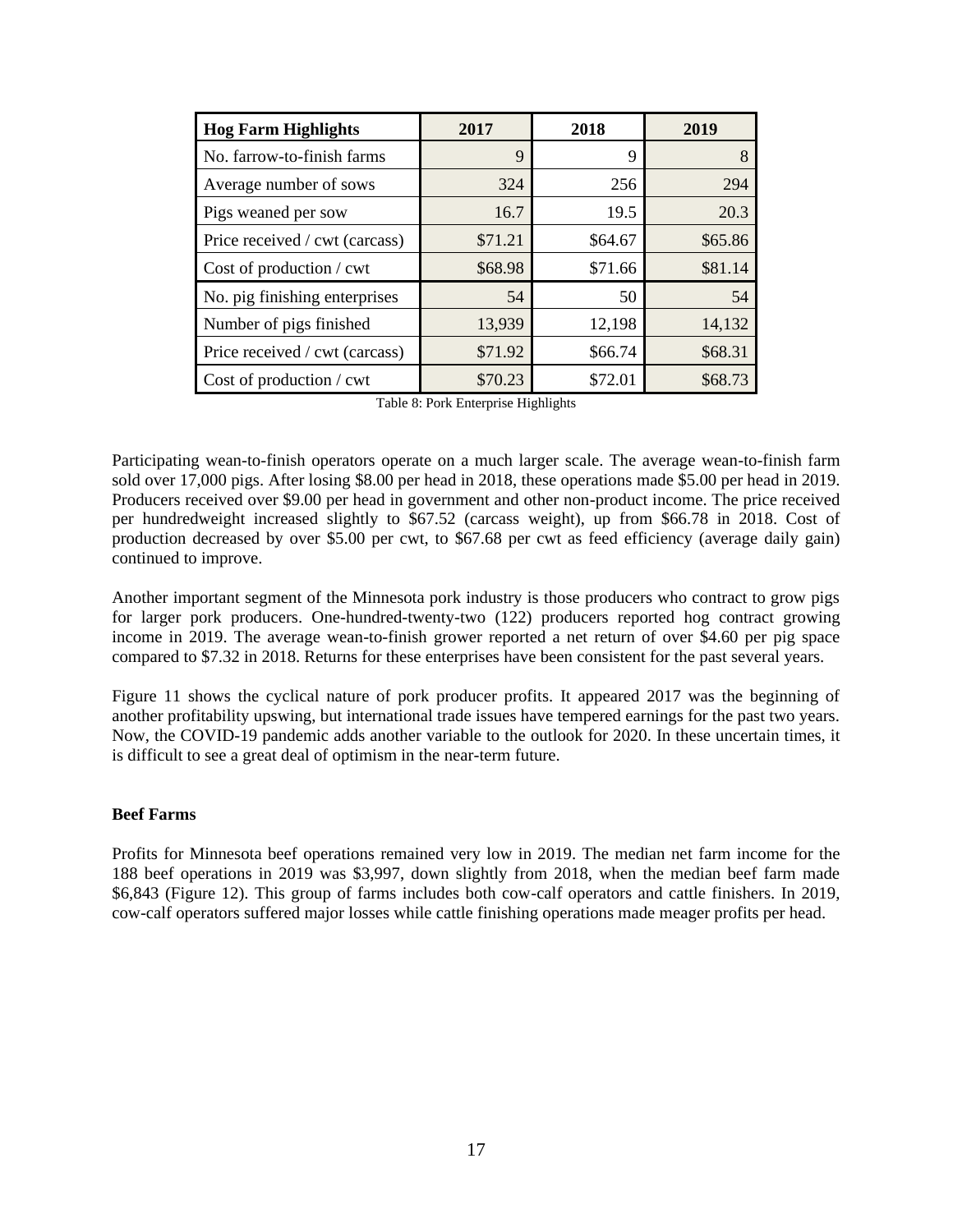

Figure 12: Median Net Farm Income, Beef Farms

With profits limited for beef operations again in 2019, many of these operations rely on non-farm income to add stability to their operations. Beef farms earn more in non-farm income than any other farm type. In 2019, the average beef farm added almost \$43,000 in earnings from off-farm sources. This made it possible for these farms to maintain 1:1 debt coverage and add over \$42,000 to net worth. The average farm's working capital decreased slightly but remained at a relatively strong 26% of gross revenue. Their average debt-to-asset ratio was relatively high at 47% at year end.

| <b>Beef Farms</b>             | 2017     | 2018     | 2019      |
|-------------------------------|----------|----------|-----------|
| Median net farm income        | \$7,261  | \$6,843  | \$3,997   |
| Rate of return on assets      | 1.7%     | 1.2%     | 1.0%      |
| Rate of return on equity      | $-1.1%$  | $-3.0\%$ | $-3.2\%$  |
| Working capital to gross rev. | 28%      | 23%      | 26%       |
| Change in working capital     | \$18,744 | \$1,199  | $-$1,718$ |
| Term debt coverage ratio      | 1.0:1    | 0.9:1    | 1.0:1     |
| Net worth change              | \$41,554 | \$17,691 | \$42,213  |

Table 9: Beef Farm Returns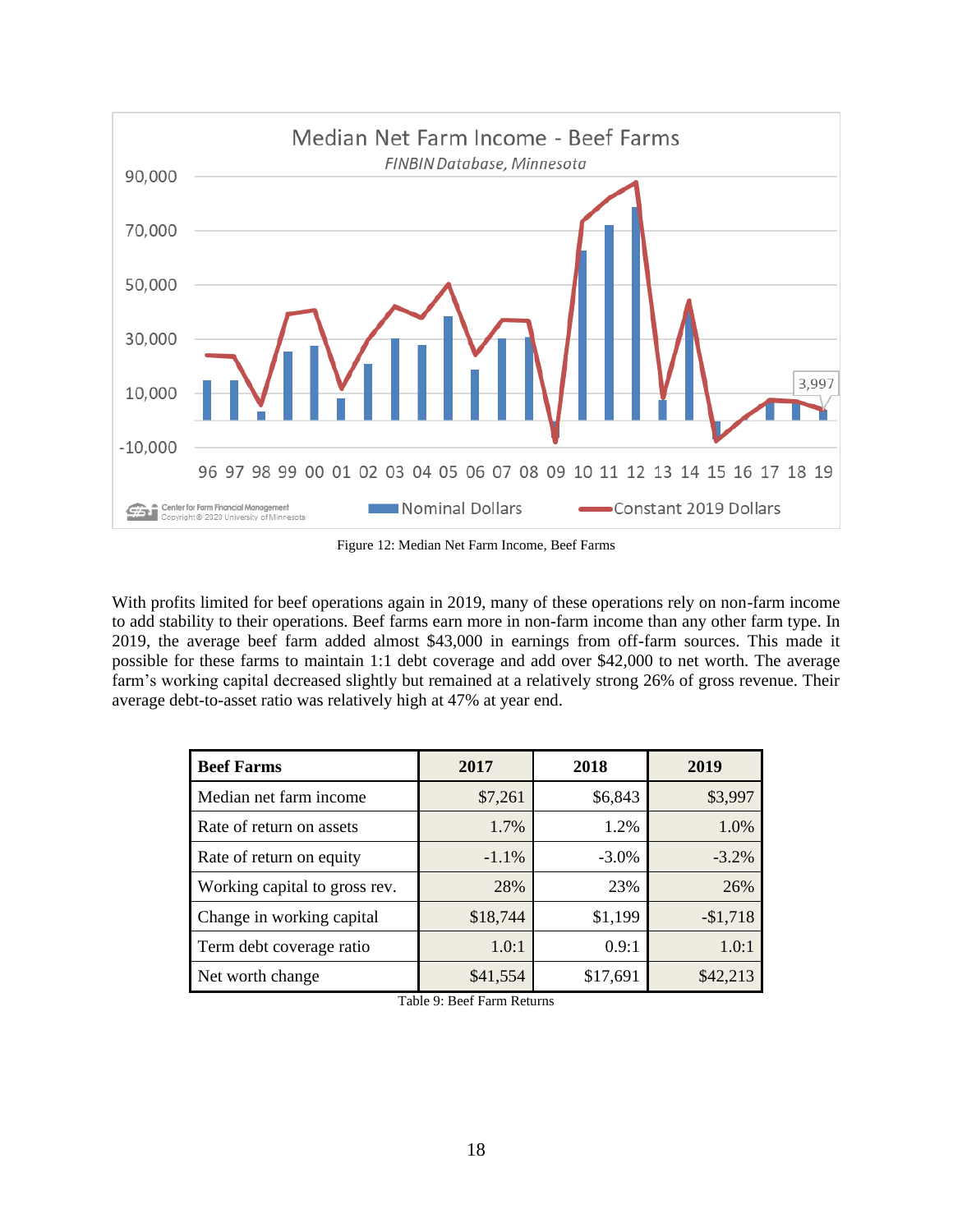Cow-calf producers experienced significant losses in 2019. They have now lost money for the past four consecutive years. In 2019 they suffered their largest loses, with the average producer losing over \$140 per cow. Calves sold for \$142 per cwt, a decrease from \$152 price in 2018. Costs were up over \$60 per cow, with feed cost up \$50. With a cost of production of \$183, producers lost \$40 per cwt produced when including a charge for operator unpaid labor and management.

| <b>Beef Farm Highlights</b>        | 2017     | 2018     | 2019     |
|------------------------------------|----------|----------|----------|
| No. of cow-calf enterprises        | 113      | 101      | 131      |
| Number of cows                     | 69       | 75       | 90       |
| Calf weaning percentage            | 87%      | 85%      | 85%      |
| Calf sales price / cwt             | \$148.09 | \$151.80 | \$142.14 |
| Calf cost of production / cwt      | \$170.64 | \$177.20 | \$183.78 |
| No. beef finishing enterprises     | 79       | 75       | 71       |
| Number of head finished            | 213      | 229      | 295      |
| Average daily gain                 | 2.78     | 2.79     | 2.71     |
| Purchase price per cwt.            | \$150.48 | \$152.87 | \$149.14 |
| Finished beef price / cwt          | \$119.52 | \$116.09 | \$117.42 |
| Finishing cost of production / cwt | \$112.19 | \$120.89 | \$119.41 |

Table 10: Beef Enterprise Highlights

Cattle finishers did a little better in 2019, netting \$10 per head after losing almost \$30 in 2019. The average price received was almost unchanged at \$117 per cwt compared to \$116 the previous year. The cost of feeder cattle was \$149 per cwt, down slightly from \$153 in 2018. Cost of production was also slightly lower at \$119 meaning producers lost about \$2.00 per cwt when a charge for unpaid labor and management is included. Feed cost per cwt of gain increased by \$3.00.

The current COVID-19 pandemic has severely reduced beef prices, as beef is very dependent on consumers dining out. Live cattle futures are currently under \$100 per cwt for most 2020 contract months. Feeder cattle futures are under \$130. Given current low prices, the outlook for 2020 is very challenging for beef producers. Producers can hope the current crisis passes quickly, before the summer grilling season. The future is always unknown, but rarely as uncertain as today.

# **Size of Farm**

Figure 13 shows how farm income varied with farm size. The black line shows the median net income of all farms within each size group, from those that grossed under \$100,000 to those that generated over \$2 million of gross income. The green line shows the median income of the high-income farms, and the red line shows the median of the low-income farms in each size group.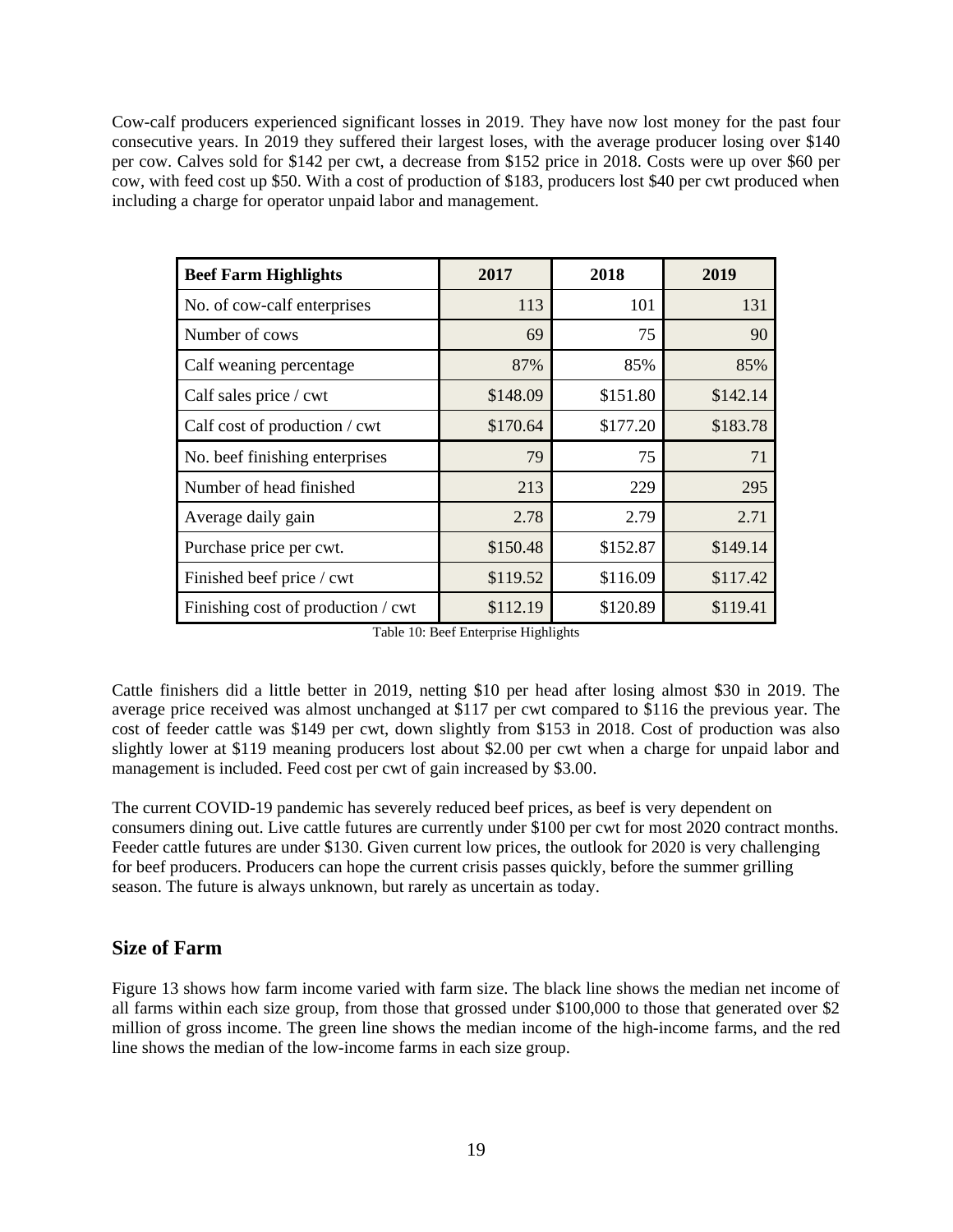

Figure 13: Net Farm Income by Farm Size

As Figure 13 shows, there were large numbers of farms within each size group that were very profitable. But there were also large numbers in each group that experienced substantial financial losses and those loses increased with farm size. The one change from previous years was the profitability of the highincome large farms. In 2019 the profits of this group soared. Part of the reason for this may be commodity related, as pork farms were more profitable and they are, on average, larger than other farm types.

Every year there are producers who, for various reasons, suffer financial losses. It is not unusual for small operations that may rely on non-farm earnings for most of their living needs to have small farm losses. What has changed in recent years is the size of losses suffered by larger operations. In each of the past six years, many large farms have not only lost money, but they have lost a lot of money. On the other extreme, there are still many large operations that are very profitable, even in these challenging financial times. In 2019, as in previous years, this pattern held across all enterprises, crop farms, dairy farms, and pork producers.

In profitable years, large farms' incomes are multiplied by volume. In low income years, size can work against operations as losses are multiplied. While this was not the case for all large operations in 2019, it does appear to have been the case for a subset of large operations of every farm type.

We have tracked this contrast between large farms that are very profitable versus those large operations that are struggling financially for the past six years, particularly for crop farms. Generally, the data indicates that profitable farms have performed a little better in several different areas, including production, capital investment, cost control, and marketing. When combined, all of those small differences add up to major whole farm advantages.

Table 11 shows the characteristics of low profit and high profit farms among the largest crop farms (those that grossed over \$1 million). This table is, for the most part, consistent with the previous several years. The difference in balance sheet position has increased over the years, indicating differences in liquidity and solvency may be a result of financial performance rather than a cause.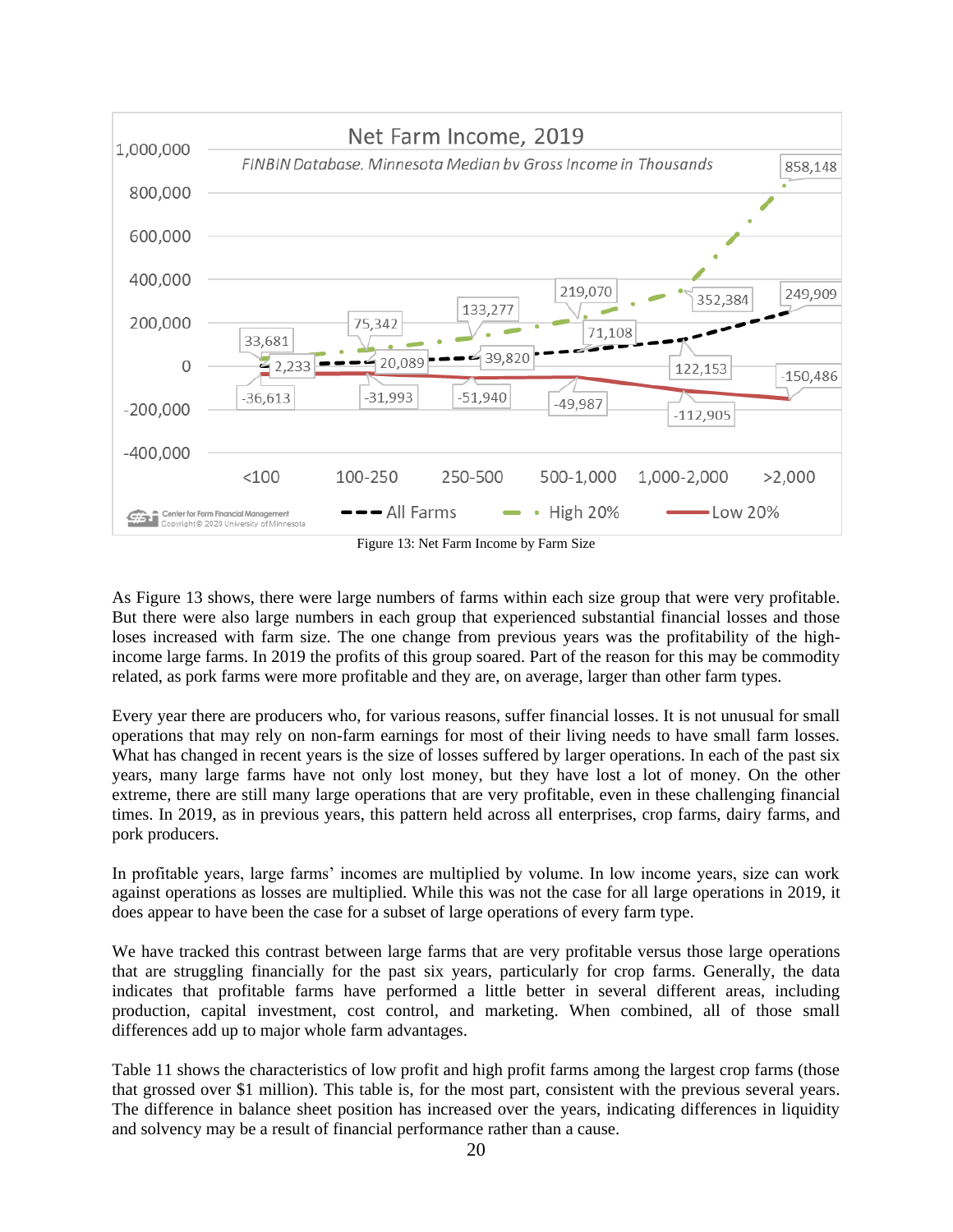| <b>Crop Farms with Greater Than</b><br>\$1,000,000 Gross Sales | <b>Low Income</b><br><b>Farms</b> | <b>High Income</b><br><b>Farms</b> |
|----------------------------------------------------------------|-----------------------------------|------------------------------------|
| Gross sales                                                    | \$1,935,000                       | \$2,211,000                        |
| Median net farm income                                         | $$-153,000$                       | \$469,000                          |
| Debt to assets (excludes deferred liabs)                       | 38%                               | 26%                                |
| Current ratio                                                  | 1.2:1                             | 2.4:1                              |
| Working capital to gross revenue                               | 15%                               | 57%                                |
| Change in working capital                                      | $$-244,000$                       | \$147,000                          |
| Term debt coverage (accrual)                                   | $-0.2:1$                          | 3.1:1                              |
| Asset turnover rate                                            | 33%                               | 36%                                |
| Operating profit margin                                        | $-10%$                            | 20%                                |
| Age of principal operator                                      | 53                                | 48                                 |
| Total crop acres                                               | 3,055                             | 2,935                              |
| Percent crop acres owned                                       | 14%                               | 22%                                |
| Corn yield                                                     | 175                               | 191                                |
| Soybean yield                                                  | 44                                | 50                                 |
| Corn price                                                     | \$3.61                            | \$3.70                             |
| Soybean price                                                  | \$8.34                            | \$8.52                             |
| Machinery investment per acre                                  | \$590                             | \$544                              |

Table 11: High Income vs Low Income Large Minnesota Crop Farms, 2019

Some characteristics have held in each of the past six years. Based on asset turnover rates, the lowincome group is not over-invested compared to their high-income neighbors. The big difference has been in the operating profit margin. The high profit farms appear to be controlling costs across the board more effectively than the low profit group. Small cost savings per unit make a big difference in operations of this size.

It must be remembered that farms move in an out of these categories from year-to-year. Just because a farm is in the low profit group this year does not mean that they will struggle next year. But in general, these low profit farms face much higher financial risks.

#### **Family Expenses**

Family living costs were virtually unchanged 2019 for the 443 farms that keep detail family living records. Total living expenses have averaged around \$60,000 for each of the past five years, although in inflation-adjusted dollars, living expenses have decreased. Following the farm income collapse of 2012, family living costs have decreased by almost \$10,000 per family, after adjusting for inflation. Approximately one-fifth of the families included in the Minnesota FINBIN database keep detailed family living records in addition to their farm financial records. The average of these farms spent \$60,434 on family living expenses in 2019 when family consumption of farm produce is included (Figure 14). Medical care and health insurance, when added together, were the highest single expenditure at \$9,253. Food and meal expenses, at \$8,571, was the second largest expense.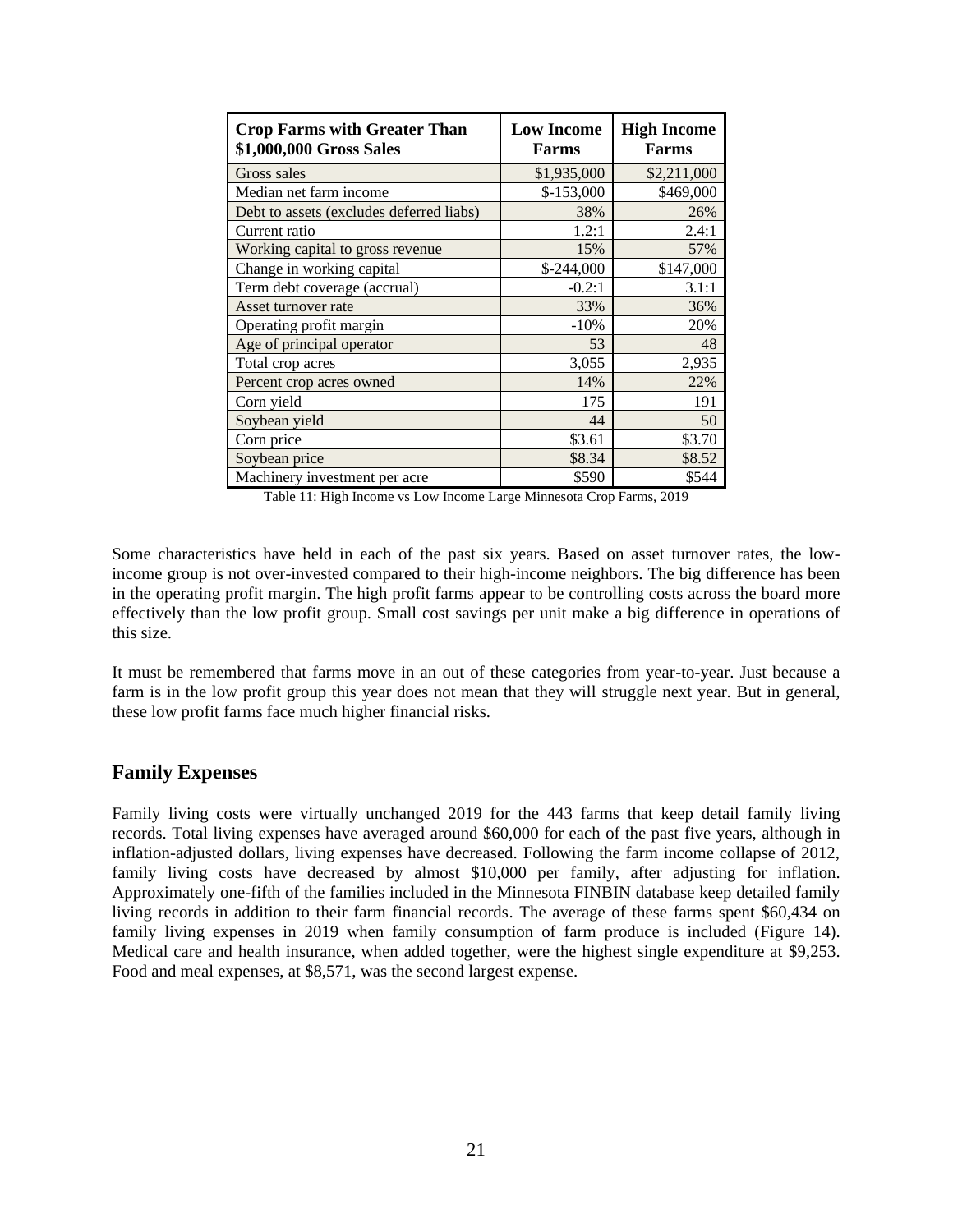

In addition to family living, the average family paid income and social security taxes of \$13,770 and another \$6,261 for household furnishing, non-farm vehicles, and other non-farm, non-real-estate capital purchases. In total, the average family needed to earn over \$80,000 from farm and nonfarm sources to cover family consumption and taxes, and thereby grow net worth.

# **Data Sources**

The Minnesota data included in FINBIN is provided by producers who are participants in farm business management education programs throughout the state. The majority of the farms included (2,167) are participants in the Farm Business Management Education programs offered through Minnesota State. More information is available on these programs at [https://agcentric.org.](https://agcentric.org/)

Another 106 farms are members of the Southwest Minnesota Farm Business Management Association. More information is available on SWMFBMA at: [http://swroc.cfans.umn.edu/ag-programs/swmfbma.](http://swroc.cfans.umn.edu/ag-programs/swmfbma)

Fifty-one farms were contributed by other affiliated groups.

FINBIN data is not survey data. Participating producers complete a comprehensive financial analysis of their operation at the end of each year, with the help of a farm management educator. The farm financial data is processed through several rounds of screening for accuracy and completeness. Every effort is made to verify the integrity of each set of farm financial data included in the database.